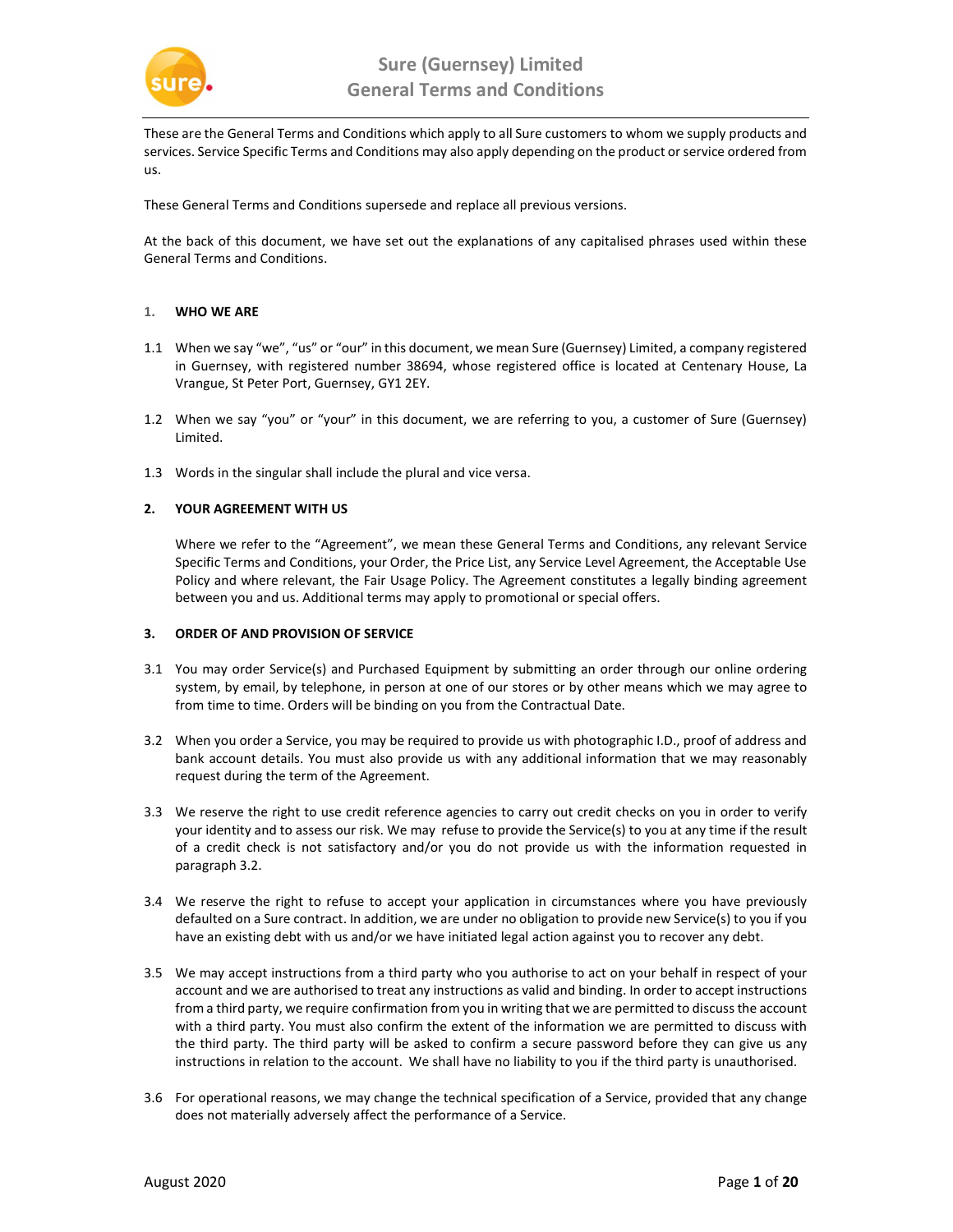

- 3.7 Each Joint Customer will be jointly and severally liable for all fees and charges incurred or charged in connection with the joint account.
- 3.8 Where a Joint Customer gives us an instruction (in writing or otherwise) in respect of a joint account, we are authorised to treat the instruction as being a valid and binding instruction from and on behalf of all Joint Customers named on that account.
- 3.9 Where we receive conflicting instructions at the same time from two or more Joint Customers, we reserve the right to disregard all such conflicting instructions by notice in writing to the Joint Customers. In the event that conflicting instructions from the Joint Customers continue to be received by us, we reserve the right to terminate our relationship with the Joint Customers immediately upon notice in writing to the last registered address on the account.

# 4. WHEN YOUR AGREEMENT BEGINS AND COMES TO AN END

- 4.1 The Agreement shall commence on the Contractual Date and shall continue until the relevant Service(s) are terminated in accordance with this Agreement.
- 4.2 The Service(s) shall be provided from the Service Delivery Date. In the unlikely event that a delay in the delivery of your Service(s) should occur, we shall notify you as soon as possible.
- 4.3 The Service(s) provided under this Agreement shall have a minimum period as specified in an Order and starting from the Service Delivery Date (the "Initial Term") and after the Initial Term, will automatically continue until terminated for any reason provided in this Agreement.
- 4.4 If you terminate the Service(s) during the Initial Term, then you will be liable to pay charges which are explained in paragraph 29 below.
- 4.5 A new Initial Term shall apply in respect of each new Service added or any changes made to the Service(s) at your request.

#### 5. CANCELLATION OF ORDERS AND RETURN OF EQUIPMENT

## 5.1 Customer's right to cancel before the Service Delivery Date

5.1.1 You may cancel your Order prior to the Service Delivery Date; however, we may charge you for any abortive work undertaken and/or any costs incurred to set up your Service(s) including any charges from any third-party suppliers.

# 5.2 Customer's right to return handsets

- 5.2.1 If you are a Consumer Customer, you may return any handset to us, up to seven (7) Working Days from the Contractual Date.
- 5.2.2 Any returned handset must be in the same condition you received it in and must include the original packaging, documentation and proof of purchase. If the handset is not returned to us in the same boxed condition, then no refund will be accepted.

#### 5.3 Consumer Customer's right to cancel for online or telephone purchases

5.3.1 If you are a Consumer Customer and you did not form your contract in person (e.g. in-store) but by telephone or online, you may cancel the Service(s) and/or return any Purchased Equipment, up to seven (7) Working Days from the day after the Contractual Date.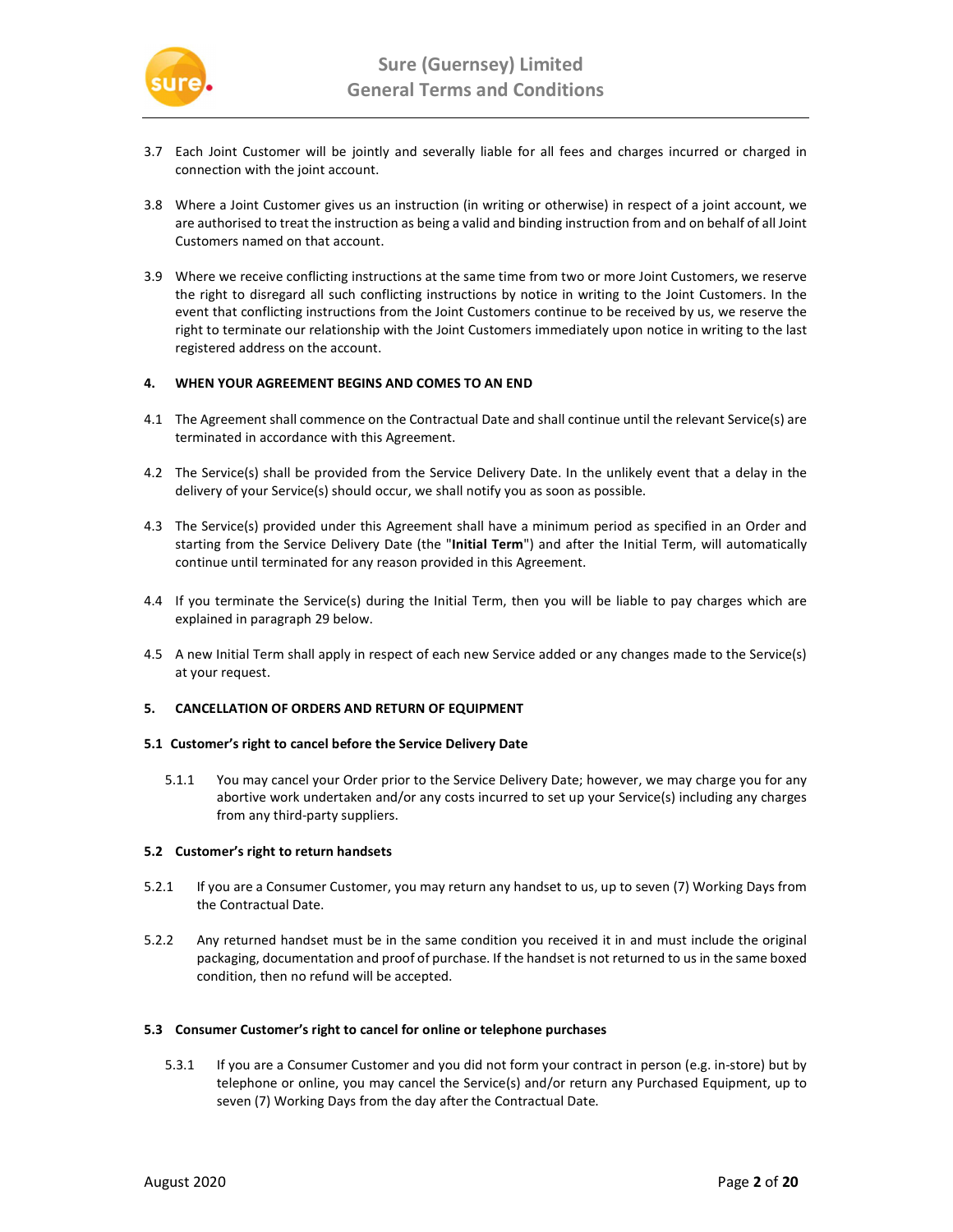

- 5.3.2 Any Purchased Equipment, and any other equipment or gifts you receive from us connected to the provision of a Service (including, mobile phones, dongles and routers), must be returned to us within seven (7) Working Days of the cancellation. If you do not return the equipment to us within this time, then you will be charged for the full cost of the equipment. For the avoidance of doubt this paragraph also applies to any equipment which has been supplied by us at a reduced cost, or free of charge as part of a promotion or sales offer in connection with a Service.
- 5.3.3 Any returned equipment must be in the same condition you received it in and must include the original packaging, documentation and proof of purchase. If the equipment is not returned to us in the same boxed condition, then you shall be charged accordingly.
- 5.3.4 Provided you comply with the conditions in this paragraph 5.2, you will be refunded the price of the Purchased Equipment and you will not be required to pay any further charges to us during this period, other than any usage charges which you have incurred. You must pay for all usage charges that may take longer to bill, for example roaming charges.
- 5.3.5 The Agreement will terminate once you have paid all outstanding charges and returned any equipment to us. If you cancel any Service(s) and have no outstanding charges or equipment to return, the Agreement in relation to the Service(s) will terminate when you notify us that you would like to cancel the Service(s).

## 5.4 Sure's right to cancel before the Service Delivery Date

- 5.4.1 We may cancel your Order prior to the Service Delivery Date if:
- (a) paragraph 30 applies and circumstances arise beyond our control which prevent us from providing the Service(s); or
- (b) the result of any credit check we may carry out is not satisfactory and/or we do not receive the information requested in paragraph 3.2.

# 6. WHAT YOU ARE REQUIRED TO DO

- 6.1 In addition to any other obligations set out in this Agreement, during the term of this Agreement you must ensure that you:
	- (a) comply with the terms of this Agreement and with our instructions in respect of the Service(s) and/or any equipment;
	- (b) comply with all applicable law;
	- (c) provide to us any requested information/and or co-operation that we may reasonably require in order to provide the Service(s) (and details of any changes to such information);
	- (d) have obtained all permissions, licences and consents from third parties that are necessary or desirable for the supply, installation and/or maintenance of the Service(s);
	- (e) advise us if you change any of your contact details, your payment details or if you change your address;
	- (f) report lost or stolen Mobile Phone Equipment to us immediately because until we are notified you are responsible for all charges resulting from the use of the Mobile Phone Equipment;
	- (g) keep any PIN relating to your Service(s) secure and do not share them with any other person; and
	- (h) provide to us, when asked, any information and records relating to the use of the Service(s) or equipment in order to assist us to investigate abuse of our Network.

# 7. STANDARDS OF SERVICE

7.1 We will make all reasonable efforts to ensure that a Service is always available, but we cannot guarantee that a Service will be Fault free.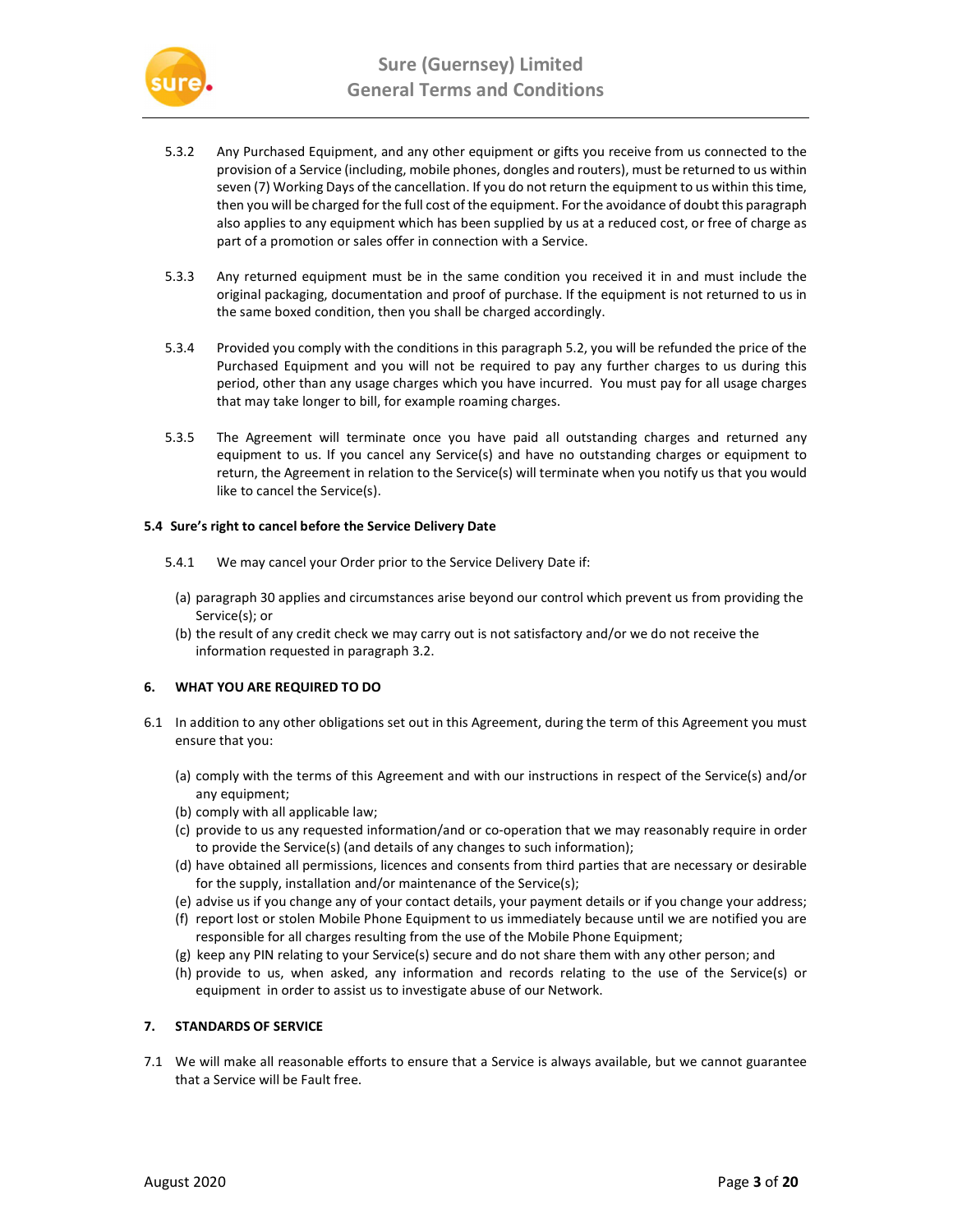

- 7.2 The quality and coverage of a Service may vary from place to place, and from time to time, due to circumstances or conditions outside of our control; including, but not limited to, physical obstructions, atmospheric and/or topographical conditions, radio interference and faults in other networks not owned by us, but to which the Network is connected.
- 7.3 A Service may also be affected during upgrades and maintenance.
- 7.4 We will not be liable if a Service is affected by reasons beyond our control.

## 8. USE OF THE SERVICE(S) BY YOU

8.1 We may from time to time give you instructions about the use of the Service(s):

(a) that we believe are in the interests of health, safety or quality of service to you or other customers; or (b) that we have received from a governmental body, regulator, law enforcement agency or any other competent authority, and you will comply with all such instructions.

- 8.2 You shall not use the Service(s) or permit any other person to use the Service(s):
	- (a) for any communication that is grossly offensive or of an indecent, defamatory, obscene or menacing character;
	- (b) in order to act in an abusive, harassing or threatening manner to any member of our staff or representative(s) or make unreasonable demands on us including time or abuse of process;
	- (c) to download, process or transmit any illegal material;
	- (d) for causing annoyance, inconvenience or needless anxiety to another by sending messages that are known to be false or of a persistent nature (including the sending of automated unsolicited communication);
	- (e) in breach of instructions we have given you under paragraph 8.1;
	- (f) in a manner that violates our Acceptable Use Policy;
	- (g) for re-sale to any third party or for any commercial exploitation without our prior written permission;
	- (h) in a manner that breaches the rights of any third party (including breach of confidentiality, privacy, proprietary, intellectual property rights, copyright or trademarks);
	- (i) in breach of any other policies referred to under this Agreement; or
	- (j) in a manner that is or could entail the commission of an offence that is a breach of any relevant law or regulation including the Telecommunications (Bailiwick of Guernsey) Law, 2001.
- 8.3 If our Fair Usage Policy applies to a Service(s) that you take from us and you use a Service in a way that violates our Fair Usage Policy, we may restrict your use of that Service by any means permitted under that policy. Such action may include, but is not limited to, restricting the amount of capacity made available to you for the use of a Service and/or suspension or termination of a Service.
- 8.4 You are responsible for ensuring that anyone using the Service(s) complies with the terms of this Agreement. Any breach by such persons will be deemed to be a breach by you of this Agreement.
- 8.5 We may suspend or terminate provision of a Service to you (see paragraphs 28 and 29), if you fail to prevent a Service being used in a way that is prohibited under this Agreement.

# 9. CHARGES

- 9.1 You will be charged for a Service from the Service Delivery Date unless:
	- (a) we notify you of an earlier or later date for the start of a Service from when charges will be payable; or
	- (b) where applicable, you use a Service prior to the Service Delivery Date, in which case your payments will be due from the date you first use the Service.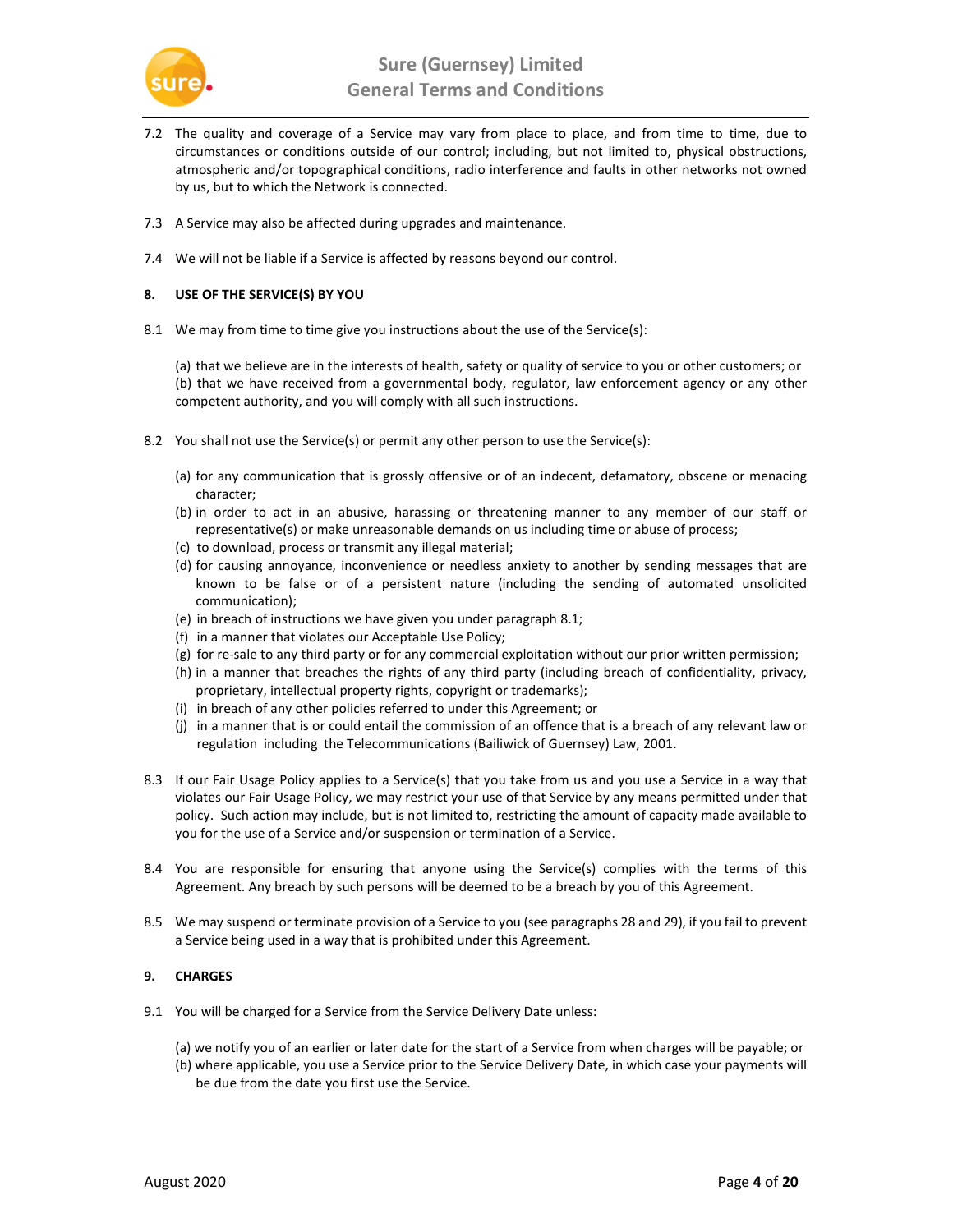

- 9.2 Where you are provided with a Quotation, the price for the Service(s) will be as quoted by us (subject to any additional charges outlined in paragraph 9.8).
- 9.3 Where no Quotation is provided, or the Quotation has expired, you will be charged for the Service(s) at the applicable rates specified in your Order or at the prevailing rates in the Price List which is published at www.sure.com or available upon request and such charges will be detailed on your bill.
- 9.4 If you ask us to provide any part of a Service outside Normal Working Hours, then you will be charged at our applicable hourly rate published at www.sure.com.
- 9.5 We reserve the right to vary any of the charges that apply to the provision of the Service(s) at any time and any variations will always be in accordance with the conditions of our Telecommunications Licence and subject to the terms of this Agreement and in particular, paragraph 29.3.
- 9.6 Notwithstanding paragraph 9.5, each year, your charges will be reviewed and may be subject to a Retail Price Index (RPI) increase.
- 9.7 All published charges include local taxes, where applicable, unless otherwise stated.
- 9.8 You may be liable for additional charges to those quoted in the Order or in the Price List in certain circumstances, which will be calculated by reference to the cost of materials and to our applicable hourly rate for time expended in the case where either at your request or where deemed necessary, we carry out work which is not covered by your original Quotation, including but not limited to the following circumstances:
	- (a) you fail to advise us, before arrival on site, of changes to any installation and work has to be postponed or abandoned;
	- (b) performance of our obligations is made more difficult or costly by breach of your obligations under this Agreement;
	- (c) we work at your request outside of Normal Working Hours, unless such work is covered by your original Quotation;
	- (d) we correct any Fault caused by You (or any person other than us, our employees or representative(s));
	- (e) we replace Consumable Parts; or
	- (f) you ask us to carry out work on Purchased Equipment that is not covered by a Sure Maintenance Agreement.
- 9.9 Any applicable delivery charges which are payable by you will be detailed on your bill.
- 9.10 If you choose to receive your bills online, then we make no charge for this facility. If, however, you choose to receive your bills by post then a monthly paper bill charge will be applied.
- 9.11 Where reconnection of a Service is required, we reserve the right to apply a reactivation charge. Details of these charges can be found at www.sure.com.
- 9.12 You shall be responsible for paying any charges that you or any other person or entity accessing your Service(s) may incur. This includes all charges resulting from unauthorised or fraudulent use.

# 10. PAYMENT AND WHAT HAPPENS IF YOU DO NOT PAY US

- 10.1 Our preferred method of payment is by Direct Debit. If you choose not to pay using our free Direct Debit option then, for a fee, you can choose one of our other payment methods which are detailed in the "Ways to Pay" section of our website **www.sure.com** or in our Consumer Code of Practice.
- 10.2 If you have chosen to receive your bills online: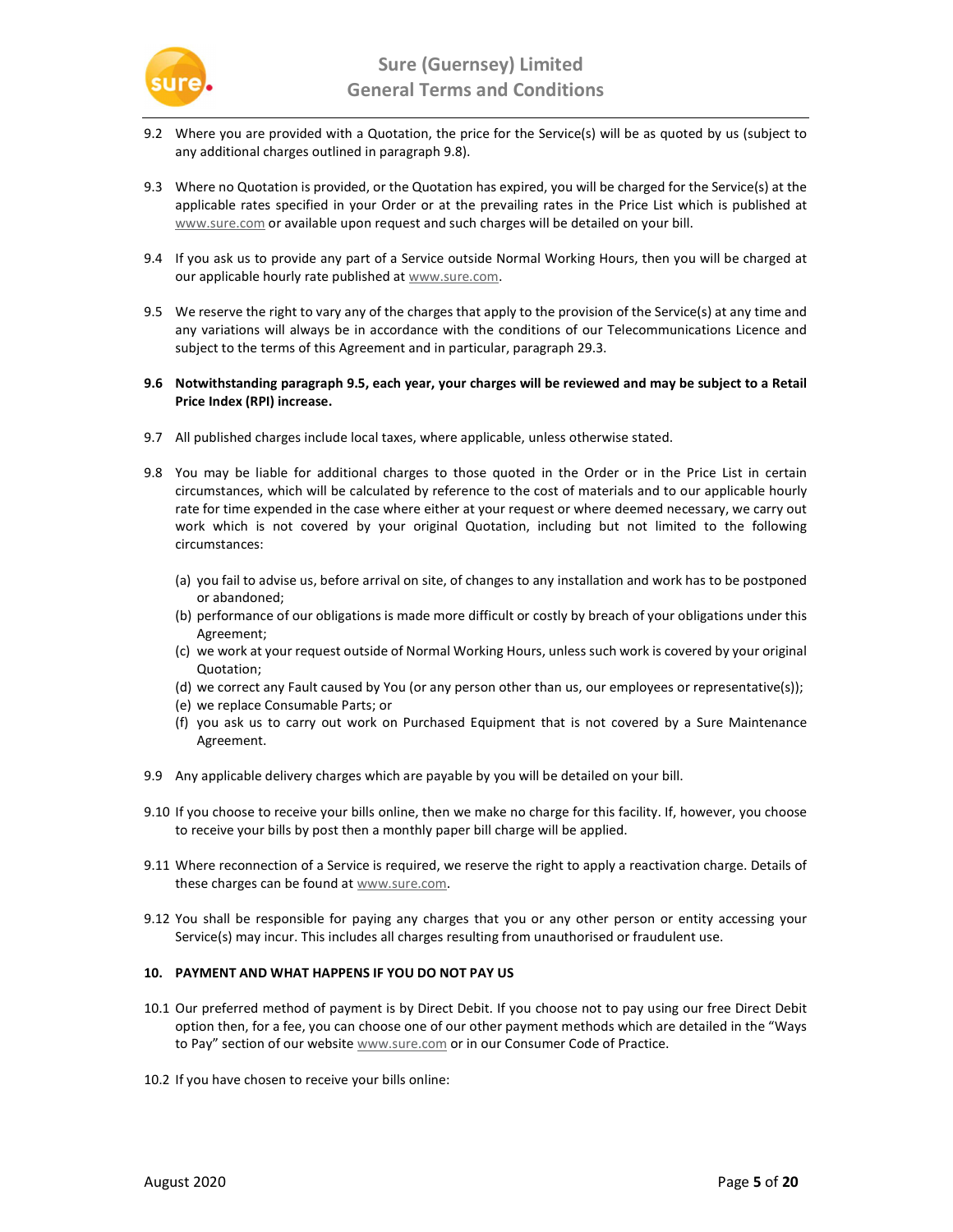

- 10.2.1 We will send you a notification to the email address you provide to us, that your bill is ready to view online and due to be paid.
- 10.2.2 You must ensure we have your correct email address and that your email account is correctly configured to receive our email notifications. If you do not pay your online bill because you have failed to provide the correct email address, or our emails are blocked due to your account settings or any other reason, then we may take various further actions for late payment as set out in paragraph 10.5 below.
- 10.3 You shall pay your bill by the Due Date, unless validly disputed in accordance with paragraph 10.4 below.
- 10.4 You are responsible for checking the details and accuracy of your bill. If you reasonably and in good faith dispute a bill or part of it, you shall notify us of such dispute before the Due Date, providing details of why the invoiced amount is incorrect and how much you consider is due.
- 10.5 You are required to pay any undisputed portion of your bill by the Due Date. If you do not pay the undisputed outstanding charges by the Due Date, then the following process will apply:
	- (a) We will send you a reminder that payment must be made within seven (7) days of the date of the reminder and a late payment fee may be applied.
	- (b) If we do not receive payment within that seven (7) day period, we may suspend your Service(s) and will not reactivate your Service(s) until we have received full payment of the outstanding amount. Please note that you remain liable to pay Rental Charges during any period of suspension.
	- (c) Once payment of the outstanding amount is received, we are entitled to charge a fee for the reactivation of the Service(s) which has been suspended.
	- (d) If we still have not received full payment of the outstanding amount within a further seven (7) days, you will receive a final demand for payment stating that it must be made within seven (7) days of the date of the letter.
	- (e) If after this final seven (7) day period payment has still not been received, we are entitled to (without losing or reducing any other rights or remedy) terminate this Agreement and the Service(s) provided under it by immediate notice. We will send you a final bill which will state all applicable charges.

Should your final bill not be paid, we may initiate legal action to recover any outstanding amount.

- 10.6 We reserve the right to charge a late payment fee at the rates specified at www.sure.com. In addition, we may also charge interest on any balances which remain unpaid from the Due Date until payment is made in full both before and after any judgment at the rate of four per cent (4%) above the Bank of England base rate.
- 10.7 We may pass the outstanding amount (including any late payment fee) to a debt collection agency to collect the debt on our behalf and we reserve the right to pass on all collection costs.
- 10.8 Non-payment of an undisputed bill may affect your ability to obtain credit from us in the future.
- 10.9 Unless indicated otherwise in the Service Specific Terms and Conditions, where you take a Service from us that incurs a Rental Charge, Rental Charges are normally payable in advance. Other charges (including call charges) will be billed in arrears. Except for temporary Service(s), the Customer must pay Rental Charges in accordance with our billing cycle. We will apportion Rental Charges on a daily basis for any incomplete billing periods.
- 10.10 All amounts due under this Agreement shall be paid in full without any deduction or withholding other than as required by law. You shall not be entitled to assert any credit, set-off or counterclaim against us in order to justify withholding payment of any such amount in whole or in part.

# 11. DEPOSITS AND PAYMENTS IN ADVANCE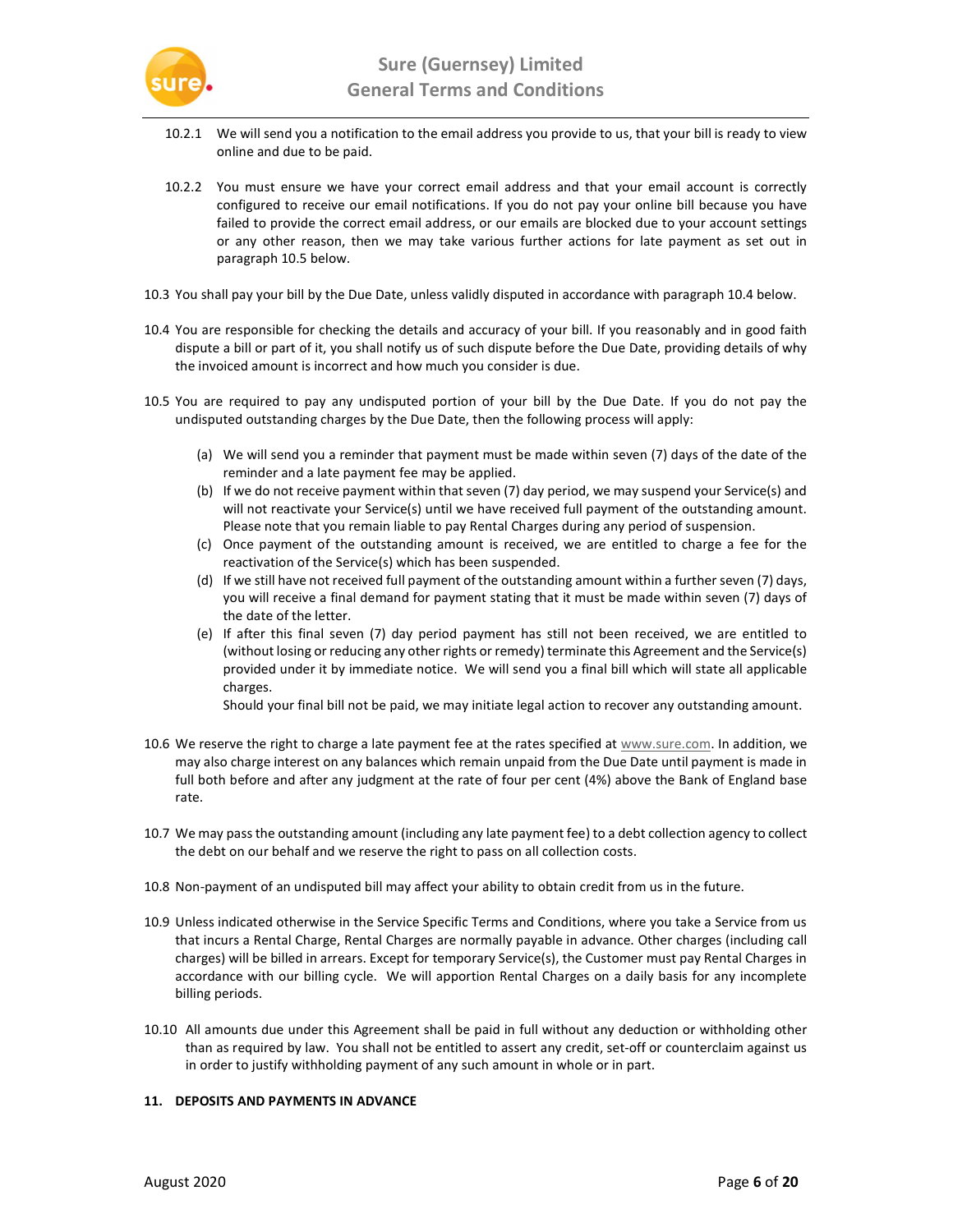

- 11.1 We may from time to time require advance payment or payment of a deposit from you.
- 11.2If advance payment or a deposit is required, we shall notify you of the amount and you shall be required to pay us immediately. We will keep your deposit for a twelve (12) month period after which time the deposit will be refunded to your Sure account (to be applied against future bills), provided you have paid your monthly bill in full on or before the Due Date for the consecutive twelve (12) month period. If you have not paid your monthly bill as described, then we may keep the deposit until you have met the above payment criteria.
- 11.3 If you refuse to pay a deposit or make payment in advance when requested to do so, then new contracts, renewals or additional products/services may be refused.
- 11.4 Once you have met the payment criteria outlined in Clause 11.2 or the Agreement is terminated and you have discharged all your liabilities to us, we shall refund the deposit at your request.

# 12 ENGINEER VISITS AND ACCESS TO PREMISES

- 12.1 Provision of the Service(s) may require one of our engineers to visit your Premises to install the necessary equipment. If an engineer visit is required, you will be notified of a date and time for the installation to take place. Access to your Premises must be provided in a timely manner as required by us in order to carry out any works in relation to the Service(s) including installation, maintenance and removal of the Service(s).
- 12.2 If we need to cancel or rearrange a time for one of our engineers to visit your Premises, we will give you as much notice as possible.
- 12.3 Where relevant, you shall be responsible for the safety of our employees while they are at your Premises, however, we shall use reasonable endeavours to meet any of your health and safety requirements.
- 12.4 We will follow your reasonable instructions in relation to access to your Premises, however, we are not responsible for maintaining the security of your Premises.
- 12.5 You must prepare your Premises before the equipment is installed according to any instructions that we may give you. We will take reasonable care when carrying out work on your Premises including any drilling and affixing of cables, but you will be responsible for any necessary re-decoration and/or rearrangement of items once we have completed the work.
- 12.6 We reserve the right to charge a fee if you arrange for an engineer to visit your Premises and the engineer cannot gain access to the Premises.

# 13 PROCEDURE FOR FAULT REPAIR

- 13.1 If you detect a Fault in your Service(s), Customer Premises Equipment or Sure Equipment which we are responsible for maintaining, then you must report it to us by telephoning the number specified on the Order, at www.sure.com or as detailed in the Consumer Code of Practice. You must provide us with details of the nature of the Fault, the Service Number and your contact details.
- 13.2 If you report a Fault with your Service(s), Customer Premises Equipment or Sure Equipment which we are responsible for maintaining, we will use all reasonable endeavours to correct the reported Fault by following the procedure in any applicable Service Level Agreement and/or by undertaking one or more of the following actions:
	- (a) we will provide advice to you by telephone including any tests and checks that you should carry out;
	- (b) where appropriate, we will carry out diagnostic tests from our premise; and/or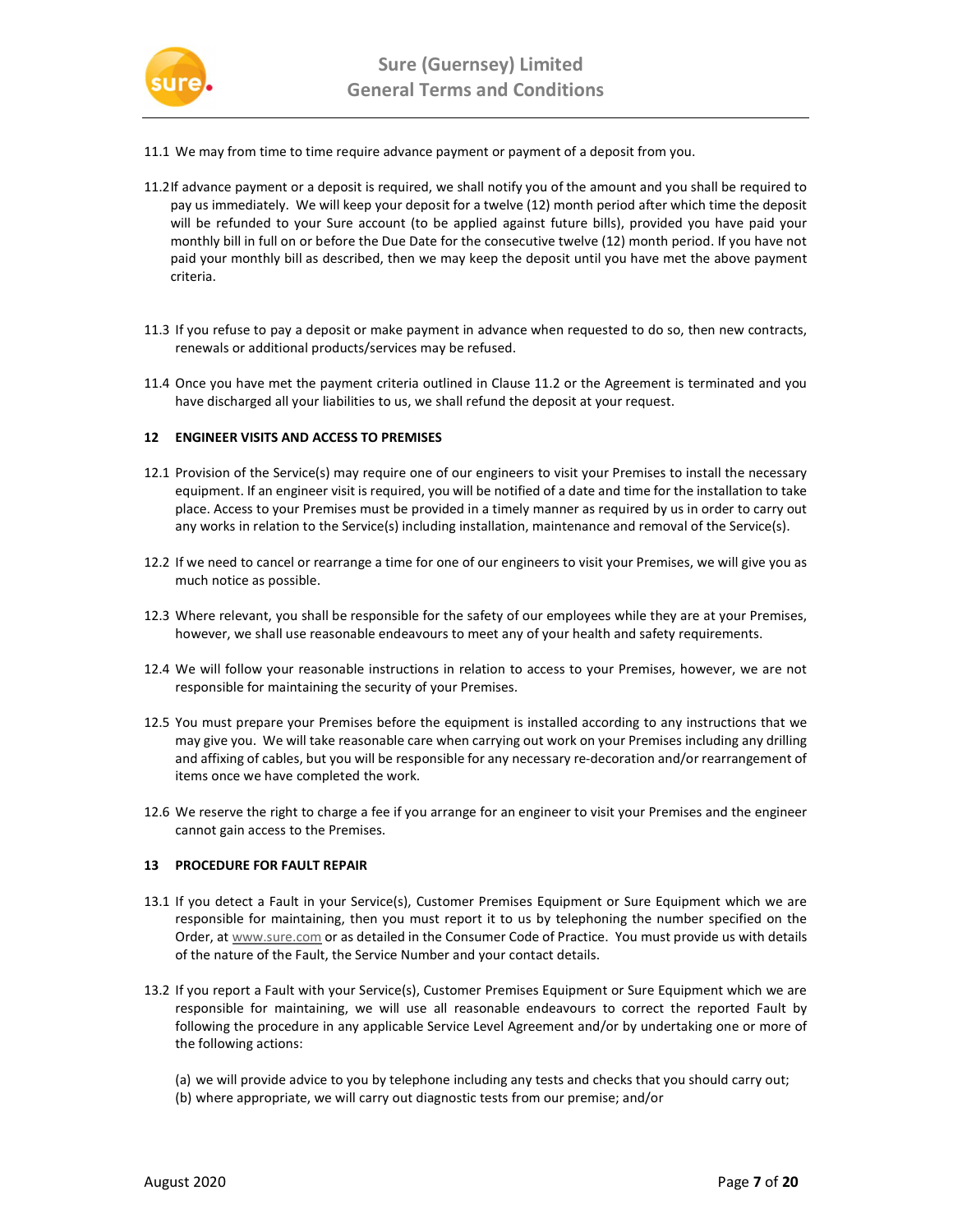

- (c) we will attend a point in our Network or visit your Premises if the previous actions taken by us have not cleared the Fault and we consider that such a visit is necessary.
- 13.3 If we undertake work to correct a reported Fault in the Service(s) and subsequently discover that there is no Fault, we reserve the right to charge you for the work at the applicable hourly rate as set out in our Price List.
- 13.4 If, at your request, we agree to attend a reported Fault in a Service outside Normal Working Hours then you will be charged at the applicable hourly rate set out in the Price List or as detailed in the applicable Service Level Agreement.
- 13.5 Faults on Customer Premises Equipment, which we are responsible for maintaining, will be corrected by repair or, at our option, by replacement in whole or in part; expended consumable items will be replaced and a charge will be made for the new items.
- 13.6 Where you request us to carry out work to remedy a Fault on Customer Premises Equipment, which we are responsible for maintaining, but no such Fault is found to exist, you will be charged for the time spent investigating the Fault.

# 14 REQUESTS FOR RELOCATION AND RECONFIGURATION OF A SERVICE

- 14.1 If you ask us to relocate or reconfigure any Service(s) then we may either:
	- (a) agree to your request and you may be liable to pay additional applicable charges set out in the Price List available at www.sure.com;
	- (b) refuse your request which shall be at our sole discretion; or
	- (c) require you to give notice to terminate the Service(s) and apply for a new Service(s).

# 15 SURE EQUIPMENT

- 15.1 In order to provide a Service, we may have to place Sure Equipment on your Premises. You must provide a suitable location and environment for the Sure Equipment.
- 15.2 You agree that we may install and keep the Sure Equipment at the Premises, have reasonable access to it and enable us to replace and/or upgrade the Sure Equipment.
- 15.3 You agree that we retain ownership of all Sure Equipment and that it may only be used in connection with the Service(s). Title to the Sure Equipment will not transfer to you and remains vested in us unless otherwise agreed between us. In such circumstances, title to the Sure Equipment will pass to you upon full payment of any relevant charges or where the item is gifted (for example, a router), once you take delivery of the item in question.
- 15.4 The provisions of paragraph 16 shall apply to any Sure Equipment which you purchase, or which is gifted to you.
- 15.5 In respect of any Sure Equipment that we may place at your Premises, you are responsible for ensuring its safe and proper use. You must not interfere with the Sure Equipment nor let anybody else do so, unless authorised by us. If any part of the Sure Equipment is lost, destroyed or damaged, apart from fair wear and tear, you may be charged for its repair or replacement.
- 15.6 You must not sell, charge, assign, transfer or dispose of the Sure Equipment or any part of it and you must not action or allow any lien, encumbrance or security interest over the Sure Equipment.
- 15.7 We have the right to recover any Sure Equipment if this Agreement is terminated or a particular Service is ceased at your Premises.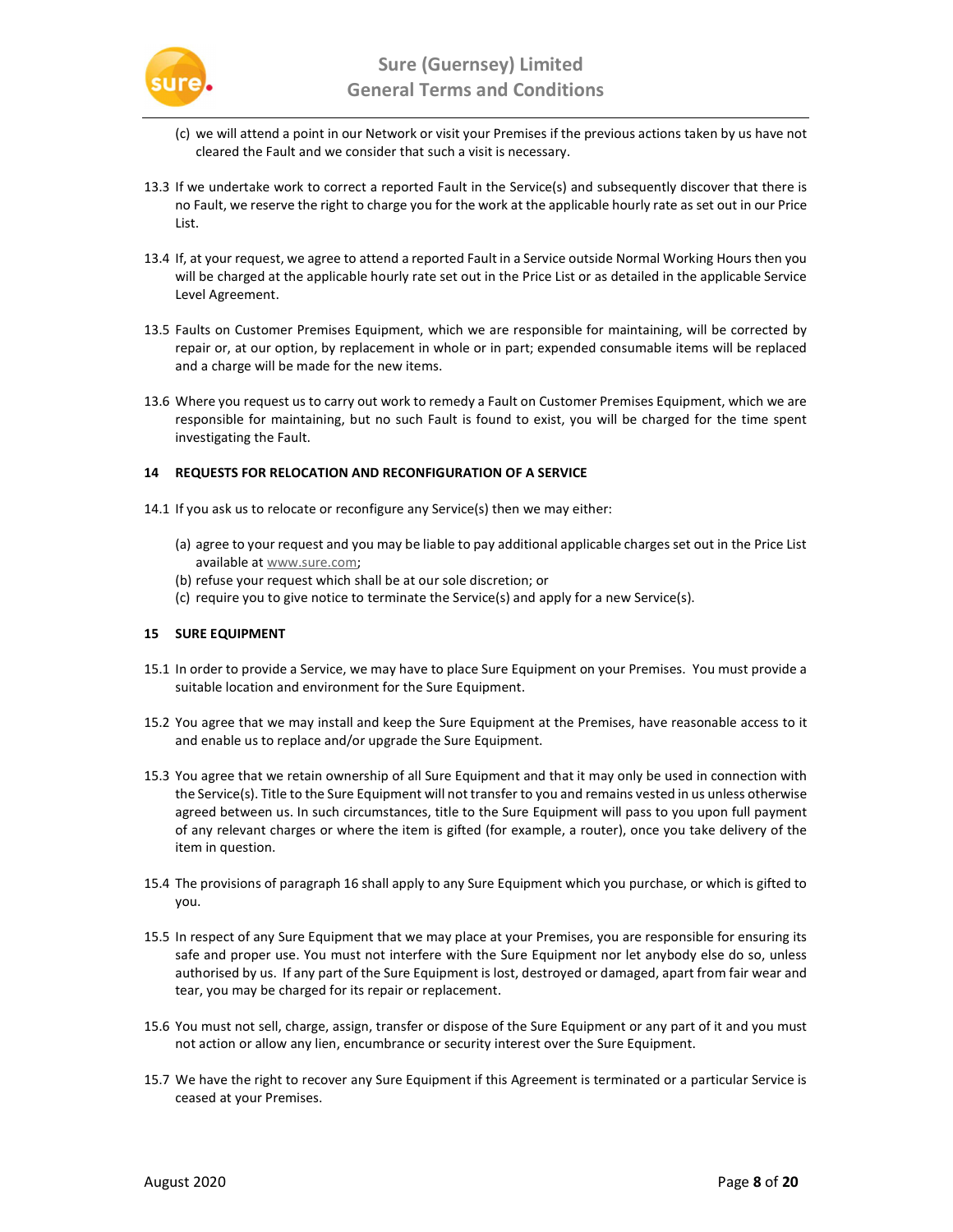

# 16 CUSTOMER PREMISES EQUIPMENT

- 16.1 We have no liability for any Customer Equipment used in connection with the Service(s). We will not accept any responsibility for failure to provide a Service if Customer Equipment is not compatible with the Network. It is your responsibility to ensure that the Customer Equipment is compatible with the equipment compliance standards which are available upon request from us.
- 16.2 Customer Premises Equipment must only be used with the Service(s) as directed under relevant law and regulation and in a way that meets all relevant standards and manufacturer's instructions applicable to you. If your Customer Premises Equipment does not comply with the above, then you must disconnect it immediately or allow us to do so at your expense.
- 16.3 You will be responsible and liable for any damage caused to Sure Equipment or the equipment of any Other Licensed Operator by your Customer Premises Equipment.
- 16.4 Where relevant, you must only connect Customer Premises Equipment to our Service(s) at our designated Network Terminating Point.
- 16.5 Title to the Purchased Equipment, will pass to you upon full payment of any relevant charges. Risk of loss and damage in the Purchased Equipment will pass to you upon delivery or upon collection by you or an authorised representative(s).
- 16.6 Purchased Equipment is provided for your sole use and you must comply with the relevant manufacturer's instructions and/or guidelines.
- 16.7 Purchased Equipment may be subject to a third-party warranty by the manufacturer or the supplier. We shall pass on to you, the benefit of any such warranties. You acknowledge that any attempt to repair, service or tamper with the Purchased Equipment by a person other than us, an authorised partner or the applicable manufacturer, may invalidate the manufacturer's warranty.
- 16.8 All software is provided subject to the terms and conditions of the licence agreement relating to that software which you must abide by.
- 16.9 Purchased Equipment may be subject to maintenance by us and will be subject to terms specific to the equipment in question and the response level you have purchased. Please contact your Sure account manager for a copy of any relevant terms. All other provisions relating to Customer Premises Equipment are outlined in the Service Specific Terms and Conditions applicable to that Service.

#### 17 INTERCONNECTION

- 17.1 If a Service requires Interconnection with Other Licensed Operators, then we are only responsible and liable for the part of the Service under our direct control.
- 17.2 We may suspend or terminate a Service immediately, without notice, if any other part of a Service not under our direct control is terminated or suspended.
- 17.3 We may negotiate and enter into a contract for a Service with Other Licensed Operators on your behalf as part of the provision of a Service. We shall advise you of any specific or additional terms and conditions of the Other Licensed Operator and you shall be responsible for complying with them.
- 17.4 Where we are the party contracting for Service with the Other Licensed Operator, we will undertake to make payment for such Service directly to such Other Licensed Operators. We will recharge such payments to you either separately or within the charges for the overall Service(s) and may do so in advance at our sole discretion.

#### 18 CALL MONITORING AND RECORDING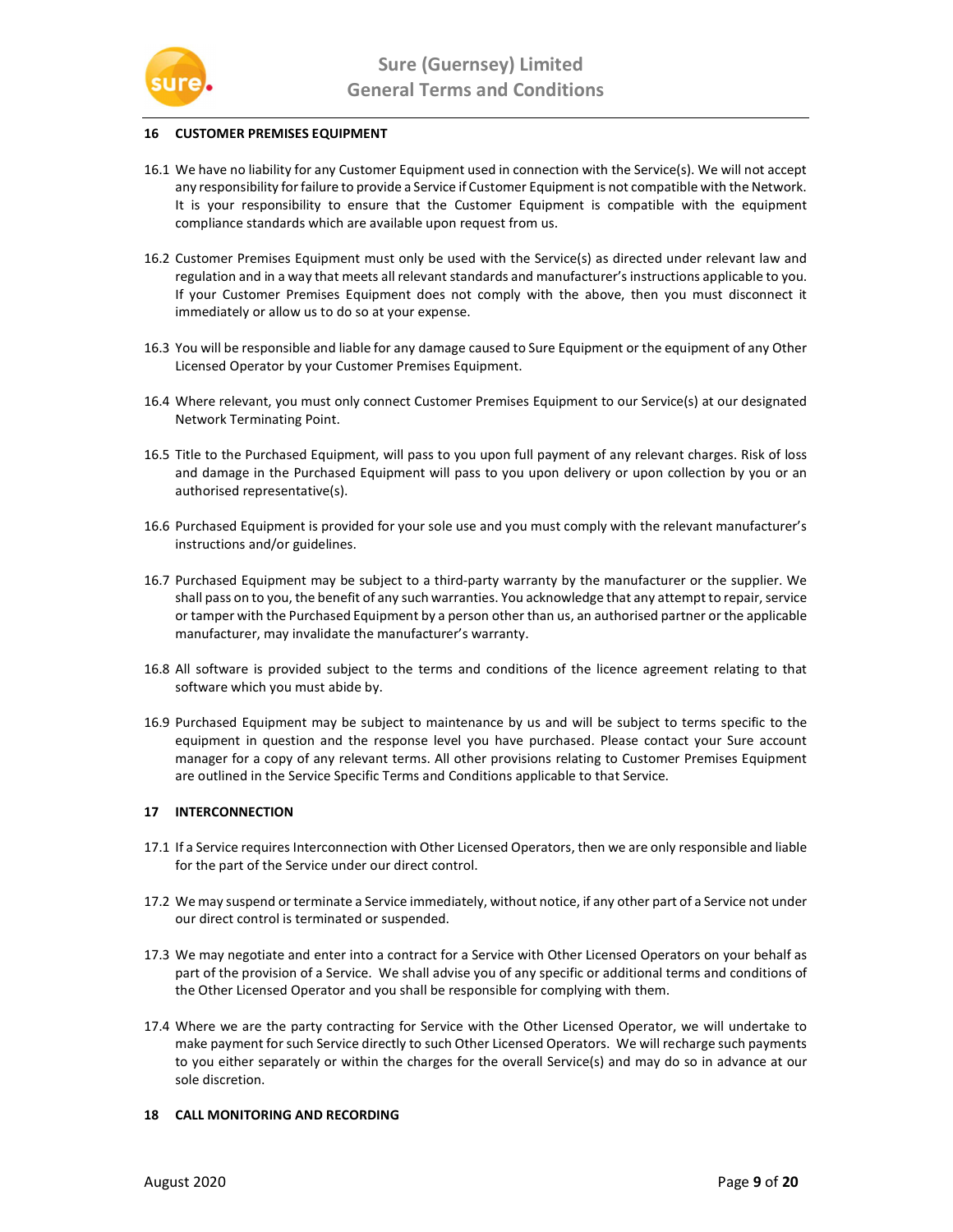

We may monitor and record calls made to you by us or vice versa. We do this for the protection of both parties, to assist with complaint resolution and to improve our staff training, customer service and for telemarketing or telesales purposes. For further information see our privacy notice, which is available at www.sure.com.

## 19 POWER AND LIGHTNING PROTECTION

- 19.1 Where necessary, in order to provide a Service, you must supply, at your own expense, a suitable mains electricity supply and connection points.
- 19.2 As set out in paragraph 30, we are not responsible for any damage caused to Customer Premises Equipment as a result of lightning. You are responsible for installing (at your own expense), suitable lightning protection equipment for use with any Customer Premises Equipment associated with a Service.

## 20 PROMOTIONS, BOOSTERS AND GIFTS

- 20.1 We may offer gifts, promotions and Boosters from time to time which will be subject to additional terms and conditions, and this Agreement will also apply to any such gifts, promotions and Boosters.
- 20.2 Gifts are offered at our discretion, while stocks last.
- 20.3 Gifts are not transferable or refundable and you cannot receive cash, or an alternative item, in place of any gift.
- 20.4 We shall have no responsibility if any gift voucher is lost, stolen, damaged or destroyed.
- 20.5 Unless otherwise stated in the promotional terms and conditions we shall not incur any liability under the Agreement in relation to such offers.

# 21 DIRECTORY SERVICES

Please see the Sure Telephone Directory Terms and Conditions, which are available at www.sure.com, for details of our Telephone Directory Services.

# 22 SECURITY

- 22.1 Unless otherwise agreed in writing, it is your responsibility to keep any devices or hardware connected to our Service(s) secure, including the use and secure storage of PINs, passwords or application of security updates. We are not responsible for any damage to devices or degradation in a Service(s) due to your failure to ensure adequate security, including but not limited to securing internal networks or adequate virus and firewall protection on devices.
- 22.2 It is your responsibility to ensure no unauthorised activity is conducted via your Service(s). We reserve the right to suspend or terminate a Service in accordance with paragraphs 28 and 29 if as a result of unauthorised activity, we have been informed, suspect or are aware that your Service(s) has caused or may cause damage to our Network and/or illegal activity is being undertaken in connection with the Service(s).

## 23 TELEPHONE NUMBERS

23.1 We shall allocate a Service Number to you which you shall only use to access the Service(s). We may reallocate or change such Service Numbers as a result of changes in applicable law or instructions from the Guernsey Competition and Regulatory Authority, Ofcom in the UK, or an equivalent regulatory body, but will exercise all reasonable endeavours to minimise any disruption to you.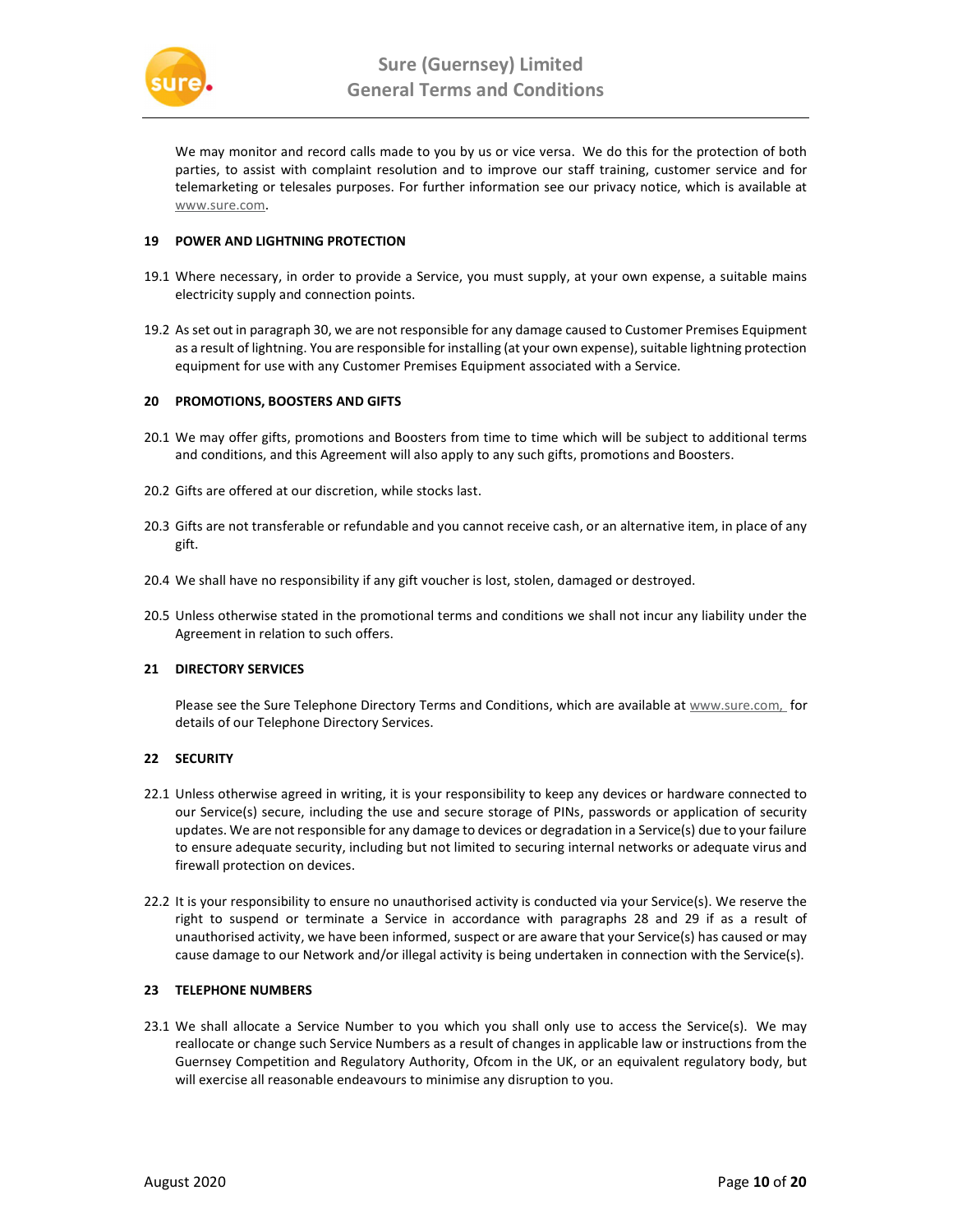

- 23.2 We may withdraw Service Numbers that have been allocated to you as a result of your failure to comply with this Agreement.
- 23.3 You have no right to sell or transfer the Service Number (including if you relocate to a different jurisdiction).
- 23.4 If your Service is terminated and it is associated with a Service Number and is not being ported to an Other Licensed Operator, you shall no longer have any right to make use of the Service Number.

## 24 CONFIDENTIALITY

- 24.1 The parties will keep in confidence, any information (whether written or oral) of a confidential nature (including software and manuals) obtained under this Agreement and will not disclose that information to any person (other than their employees, professional advisers, subcontractors, agents, consultants or any entity in the Sure Group) without the written consent of the other party.
- 24.2 This paragraph 24 will not apply to:
	- (a) any information that has been published other than through a breach of this Agreement;
	- (b) information lawfully in the possession of the recipient before the relevant disclosure;
	- (c) information obtained from a third party who is free to disclose it;
	- (d) information that a party is requested to disclose and if it did not could be required by law to do so; and
	- (e) information requested by governmental body, regulator, law enforcement agency or any other competent authority.

#### 25 USE OF INFORMATION AND DATA PROTECTION

We are committed to protecting any information you may give to us and in order to comply with the Data Protection (Bailiwick of Guernsey) Law 2017, we will only use your personal information as set out in our privacy notice, a copy of which can be found at **www.sure.com**, or by requesting a copy from dataprotection@sure.com.

#### 26 LIABILITY

- 26.1 We are not liable to you either in contract, tort (including negligence) or otherwise for loss (whether direct or indirect) of profits, business or anticipated savings, or for any indirect or consequential loss or damage whatever.
- 26.2 Our liability to you in contract, tort (including negligence) or otherwise in relation to provision of the Service(s), or otherwise under this Agreement, is limited to the value of any amounts paid by you to us under this Agreement in any twelve (12) month rolling period, starting on the Contractual Date.
- 26.3 You agree to indemnify us in full against all costs, expenses, damages and losses (whether direct or indirect), including any interest, fines, legal and other professional fees and expenses awarded against or incurred or paid by us as a result of or in connection with the use by you or any other person of the Service(s), the Sure Equipment and/or the Customer Premises Equipment provided under this Agreement and/or any breach of this Agreement by you and/or any claim brought by any third party located in any jurisdiction alleging that any use of the Service(s) by you is unlawful or infringes any rights held by such entities.
- 26.4 We will accept liability for failure to meet any of our obligations stated in any Service Level Agreement applicable to the Service(s) but only to the extent stated in this paragraph 26 and subject to paragraph 30 of this Agreement. If there is any conflict between this paragraph 26 and the applicable Service Specific Terms and Conditions or Service Level Agreement the terms of this paragraph 26 shall prevail.
- 26.5 Customer Premises Equipment does not provide immunity from fraudulent intrusion or hacking and you are responsible for ensuring that you have taken all measures to prevent such fraudulent use of Customer Premises Equipment which may include hacking or any form of toll fraud, rogue dialling or other forms of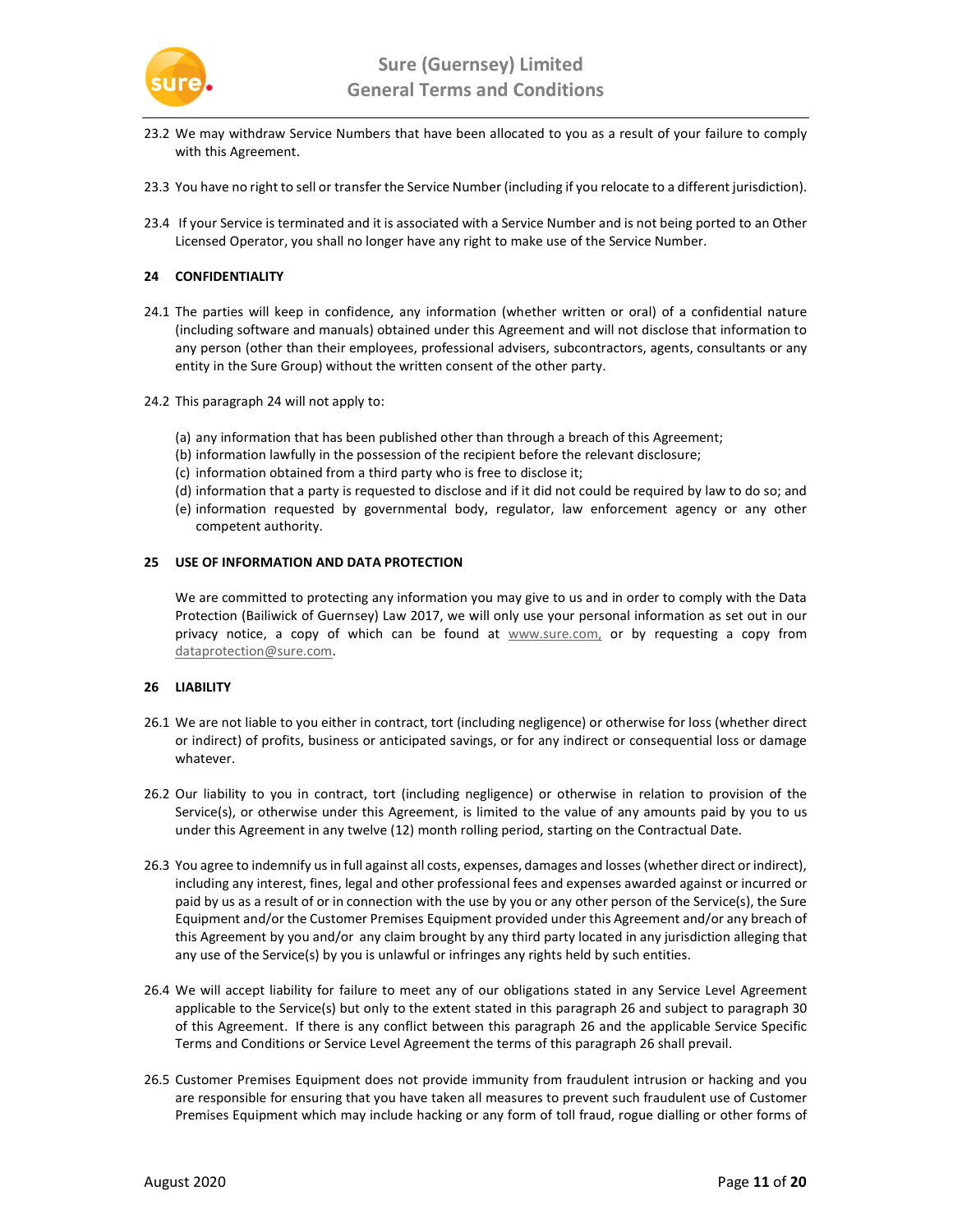

fraud that causes your Customer Premises Equipment to make calls or incur charges that you are not aware of. We will not be held liable for any loss that you may incur as a result of any failure to comply with this Agreement or as a result of any fraudulent activity that is conducted against you through your Customer Premises Equipment. We do not monitor the usage of your Customer Premises Equipment on an individual basis and the monitoring of the charges incurred by you is your responsibility. In the event that we incur charges (which may include call, data and support charges) as a result of any hacking or fraudulent activity, then we will seek to recover those charges from you in full and you will pay all such charges as may have been incurred.

- 26.6 We will use reasonable endeavours to maintain the quality of the Service(s) and to ensure the Service(s) is available at all times but make no warranties regarding availability or quality of the same and are not liable for any loss of any nature suffered by you or any third party as a result of any event outside our control.
- 26.7 We are not liable or responsible for any content uploaded, emailed or transmitted in connection with your use of the Service(s) including any content which is used to acquire any goods or services.
- 26.8 We are not responsible for maintaining any insurance cover of any nature to cover loss by anyone other than ourselves.
- 26.9 We are not liable for the working or otherwise of any Telecommunications Network run by or connected to any Other Licensed Operator and cannot be held responsible for poor quality of service or access difficulties caused by Other Licensed Operators.
- 26.10 We are not liable for losses caused by any third-party services or goods, content or viruses that you access through use of the Service(s).
- 26.11 We are not responsible for any fault with your SIM Card or Customer Premises Equipment caused by tampering or negligence (unless caused by us) or any failure to follow our reasonable instructions or this Agreement.
- 26.12 We do not exclude or restrict any liability to you for death or personal injury under this Agreement.

# 27 INTELLECTUAL PROPERTY RIGHTS

- 27.1 Any Intellectual Property Rights used by or subsisting in the Service(s), the Sure Equipment and the Purchased Equipment (including any software) shall remain ours or the appropriate third-party owners of such Intellectual Property Rights.
- 27.2 We shall own any Intellectual Property Rights which we create during or as a result of the supply of the Service(s) to you (including supply of the Sure Equipment and/or the Purchased Equipment).
- 27.3 You must not do anything to jeopardise our Intellectual Property Rights or those of any third party under this Agreement.
- 27.4 The words or marks "Sure International" and "Sure" however represented, including stylised representations, all associated logos and symbols, and combinations of any of the foregoing with another word or mark, are the trademarks of the Sure Group or third parties. We reserve all our rights.
- 27.5 The copyright of all information supplied to you in connection with the Service(s) shall remain owned by us or the copyright owners. Such information shall not be copied, used or disclosed (other than for the purpose for which it was supplied) without our prior written consent.

#### 28 WAYS IN WHICH WE MAY SUSPEND YOUR SERVICE(S)

28.1 In addition to the rights given under paragraph 29, we may give you immediate notice and suspend the Service(s):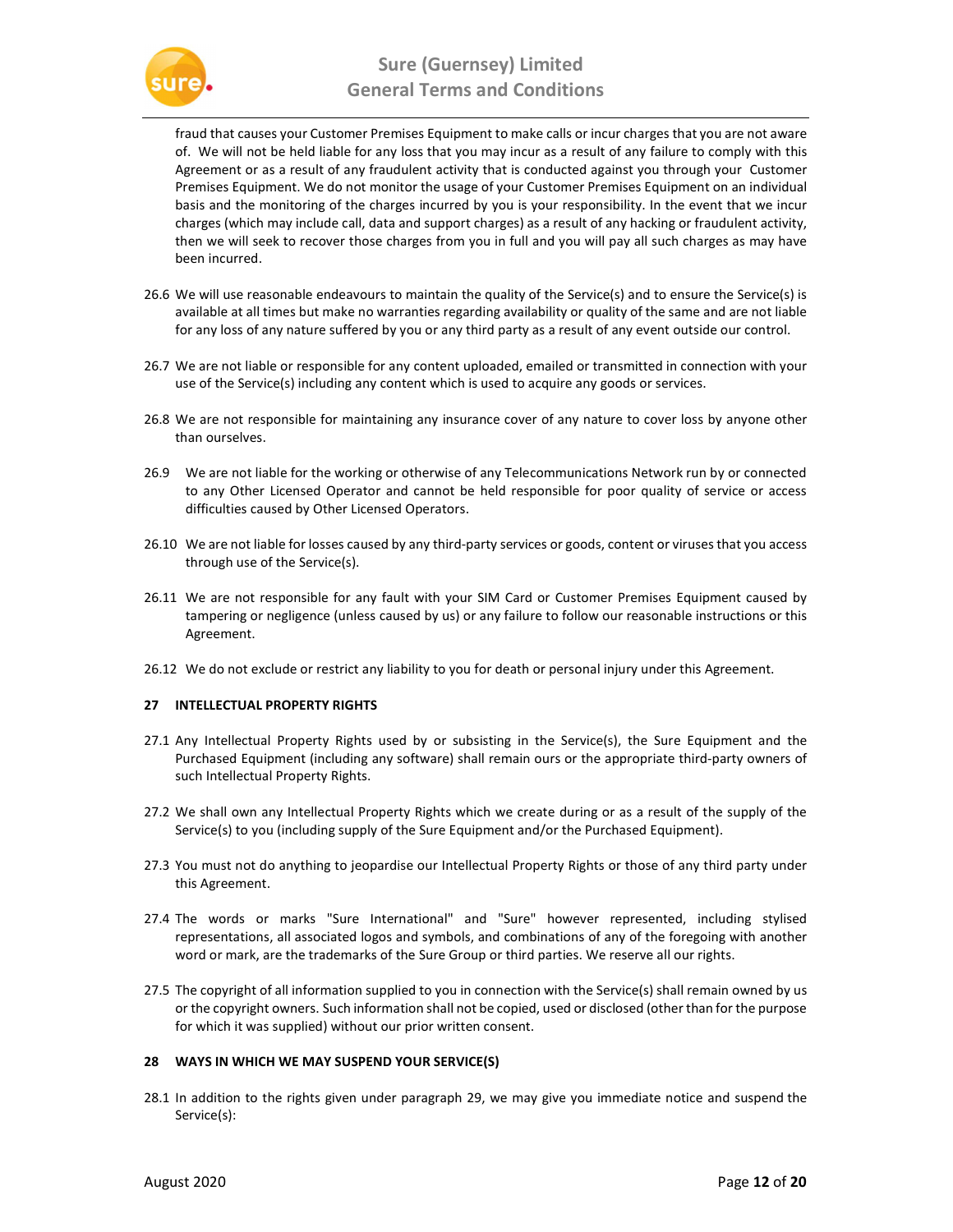

- (a) if you fail to pay any undisputed amounts in your bill by the time frames specified in paragraph 10.5;
- (b) if it is used in a manner that has an adverse impact on and/or materially harms the integrity, security or interoperability of our Network;
- (c) if you act in an abusive, harassing or threatening manner to any member of our staff or representative(s) or make unreasonable demands on us including time or abuse of process;
- (d) if it is used with equipment that is not approved for connection to our Network;
- (e) if it is used (or we have been informed or suspect that it has been used) in a manner, or in relation to, the commission of offences or alleged commission of offences in breach of any relevant law or regulation;
- (f) on the instructions of a government body, law enforcement agency, regulator, emergency services, court or other competent authority;
- (g) if you notify us that your Mobile Phone Equipment has been lost or stolen; or
- (h) if it is used (or we have been informed or suspect that it has been used) in breach of paragraph 8 whether by you or any other party with or without your knowledge.
- 28.2 We may suspend the Service(s) immediately and without notice:
	- (a) in an emergency; including to provide or safeguard service to a hospital or to the emergency, or other essential, services or for the safeguarding of life or limb;
	- (b) if we have loss of access to the Premises;
	- (c) during any technical failure of the Network;
	- (d) when it is necessary to safeguard the security and integrity of the Network;
	- (e) to prevent or investigate an incidence of fraud or crime or alleged incidence thereof;
	- (f) on the instructions of a government body, law enforcement agency, regulator, emergency services, court or other competent authority;
	- (g) to prevent or investigate Artificially Inflated Traffic; or
	- (h) to prevent a breach of any law or regulation.
- 28.3 We may suspend the Service(s) giving you as much written or oral notice as reasonably practical and possible:
	- (a) for the purpose of repair, maintenance or improvement of our Network; or
	- (b) to permit the passage of vehicles with abnormal loads.
- 28.4 We may also suspend the Service(s) if you breach any of the terms of the Agreement and a right of termination has arisen under paragraph 29 or elsewhere in this Agreement (without losing or reducing any other rights or remedy, including terminating the Service(s) at a later stage).
- 28.5 If the cause of suspension is remedied, we shall restore the Service(s) as soon as possible unless our rights to terminate the Service(s) have already been exercised.
- 28.6 You will remain liable to pay all charges, including Rental Charges, throughout the period in which a Service is suspended, and the Agreement will continue during the period of suspension.
- 28.7 We shall not be liable for any loss or damage which you suffer as a result of a suspension.

## 29 HOW EITHER PARTY CAN TERMINATE THIS AGREEMENT

## 29.1 WAYS IN WHICH SURE MAY TERMINATE THIS AGREEMENT OR A SERVICE:

29.1.1 We may terminate this Agreement or the Service(s), subject to any notice period specified in any Service Specific Terms and Conditions, by giving you at least one (1) months' notice. If we give you notice, then you must pay Rental Charges and any other applicable charges up to the expiry of the notice period. We will credit or refund the appropriate proportion of any Rental Charges paid in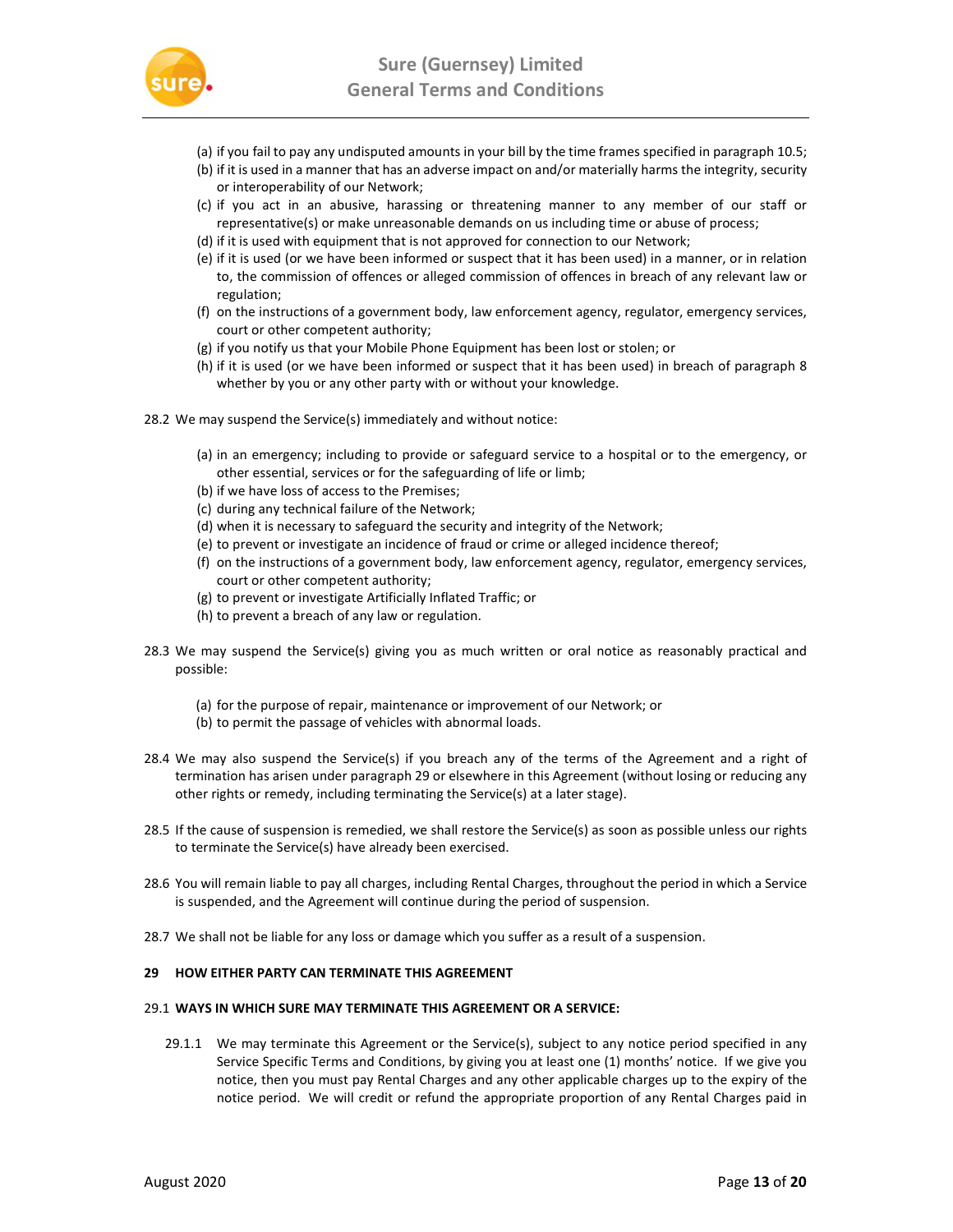

advance for the period after your liability for Rental Charges ceases (with the exception of any payment for a Booster for which no refund will be given).

- 29.1.2 We may terminate this Agreement and cease providing the Service(s) immediately and without notice:
	- (a) if you are in material breach of this Agreement (including non-payment of your bill as explained in paragraph 10.5(e));
	- (b) if you are in breach of this Agreement (which is capable of remedy) but fail to remedy the breach within thirty (30) calendar days of having been notified of such breach;
	- (c) where we have suspended the Service(s) under paragraph 28;
	- (d) if you act in an abusive, harassing or threatening manner to any member of our staff or representative(s) or make unreasonable demands on us including time or abuse of process;
	- (e) if any information provided by you is untrue, inaccurate, not current or incomplete;
	- (f) if the results of any credit check we may carry out are unsatisfactory;
	- (g) if you persistently do not pay your bill(s) by the Due Date;
	- (h) if you die, become mentally ill, are unable to pay your debts as they become due or become the subject of Bankruptcy/Insolvency Proceedings; or
	- (i) if you use the Service(s) in a manner which breaches any applicable law or regulation, including the Telecommunications (Bailiwick of Guernsey) Law, 2001.
- 29.1.3 We may terminate this Agreement immediately by giving you notice if any event which is beyond our reasonable control (as described in paragraph 30) continues for a period of 30 (thirty) days or longer.

#### 29.2 WAYS IN WHICH YOU MAY TERMINATE THIS AGREEMENT OR A SERVICE:

- 29.2.1 You may terminate this Agreement or a Service:
	- (a) subject to any notice period specified in any Service Specific Terms and Conditions, once the Initial Term has elapsed, by giving us one (1) month's written notice. If you terminate this Agreement or a Service during the Initial Term, you shall be liable for any outstanding charges (including Rental Charges) at the prevailing rate in force at the time. Outstanding Rental Charges may not be payable if the Service(s) is replaced with another Service from us that we deem to be comparable;
	- (b) if we have committed a material breach of this Agreement which is capable of remedy but which we fail to remedy within thirty (30) calendar days of having been notified of such breach;
	- (c) if you are a customer which falls within the categories described in paragraph 29.3.1 and we have increased the price of your Service(s) and the conditions in paragraph 29.3.3 do not apply; or
	- (d) subject to paragraph 29.3, if we change the terms or conditions of this Agreement to your material detriment (except for Retail Price Index (RPI) increases and/or changes instructed by a regulator or competent authority), by giving us one (1) month's written notice, subject to payment of any outstanding charges (including Rental Charges).
- 29.2.2 Any notice of termination you may give under paragraph 290 does not negate any other liability to us for the Service(s) which has already been provided.

## 29.3 PRICE VARIATIONS TO FIXED TERM CONTRACTS AND TERMINATION

- 29.3.1 If:
	- (a) You are a Consumer Customer or a business with fewer than 10 employees in the Bailiwick; and
	- (b) Your Service(s) relates to landline, broadband or Pay Monthly mobile plan rental; and
	- (c) You are currently within the Initial Term of your contract,

we may increase the price of your Service(s) after providing you with two (2) months' notice.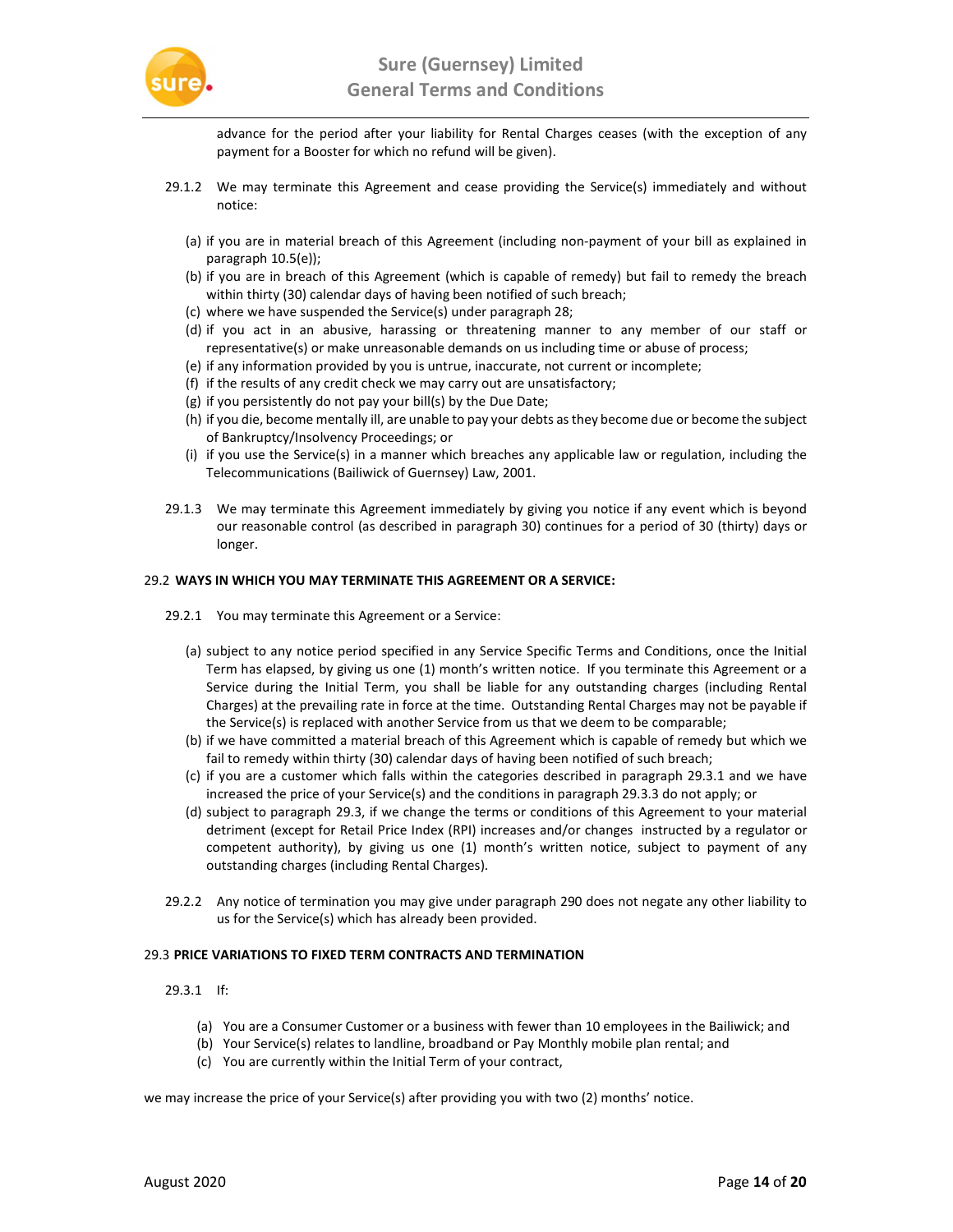

- 29.3.2 We will notify you with two (2) months' notice that you have the right to terminate the affected landline, broadband or Pay Monthly mobile plan rental Service(s). Within the first month following our notification, if you wish to cancel the affected Service(s) you are required to provide us with one month's notice; if you wish to cancel during the second month you may do so immediately. You will be required to pay us any outstanding subsidy in respect of any Purchased Equipment supplied to you at no charge or at a discount. We will credit or refund the appropriate proportion of any Rental Charges paid in advance for the period after your liability for Rental Charges ceases (with the exception of any payment for a Booster for which no refund will be given).
- 29.3.3 Your right to terminate this Agreement or Service(s) does not apply if:
	- (a) the increase in price is directly referable to the introduction of, or increase in, direct taxes or other government duties or levies, and the relevant Agreement clearly permits us to make that increase; or
	- (b) both the scope of the size of the increase in unit price and the timing of the increase are set out clearly in the Agreement (whether as an actual amount, or by reference to an RPI increase); or
	- (c) CICRA grants us a waiver as a result of an unforeseen but justifiable increase in cost in relation to our provision of the Service(s) to you.

## 29.4 OUTSTANDING CHARGES AND LINKED SERVICES:

- 29.4.1 On termination under this Agreement or otherwise; as well as other sums payable up to the end of the Agreement, you may be required to pay us the Rental Charges or other charges which would have been payable for the remainder of the Initial Term or any subsequent Initial Term at the prevailing rate in force in Our Price List at termination. We will make due allowances for any Rental Charges you have paid in advance for a period ending after the end of the Initial Term or subsequent Initial Term, and make a repayment where appropriate.
- 29.4.2 As well as other sums that you may become liable to pay for, you continue to be liable to pay all charges that are due for the Service(s) during any period in which you do not comply with this Agreement until the end of the relevant term.
- 29.4.3 You acknowledge that certain Service(s) provided by us may be dependent on the provision of another Service so if one Service is terminated, we may also need to terminate other Services(s).

#### 30 MATTERS BEYOND OUR CONTROL

We are not liable for any breach of this Agreement which is caused by a matter beyond our reasonable control including but not limited to fire, lightning, explosion, war, terrorist activity, disorder, flood, industrial disputes (whether or not involving their employees), shipping delays, extremely severe weather or acts of government or other competent authorities, or any other matter which would constitute an act of God.

#### 31 LEGAL AND REGULATORY RESTRICTIONS ON YOUR SERVICE(S)

If we are prevented by restrictions of a legal or regulatory nature from supplying the Service(s), we will have no liability to you for failure to supply the Service(s).

#### 32 SENDING NOTICES UNDER THIS AGREEMENT

- 32.1 Notice of legal proceedings must be in writing and delivered to us by hand or sent by prepaid post for the attention of the Legal and Regulatory Director, Sure (Guernsey) Limited, PO Box 3, La Vrangue, St. Peter Port, Guernsey, GY1 3AB.
- 32.2 All other notices given under this Agreement must be in writing and delivered by email, hand or sent by prepaid post as follows: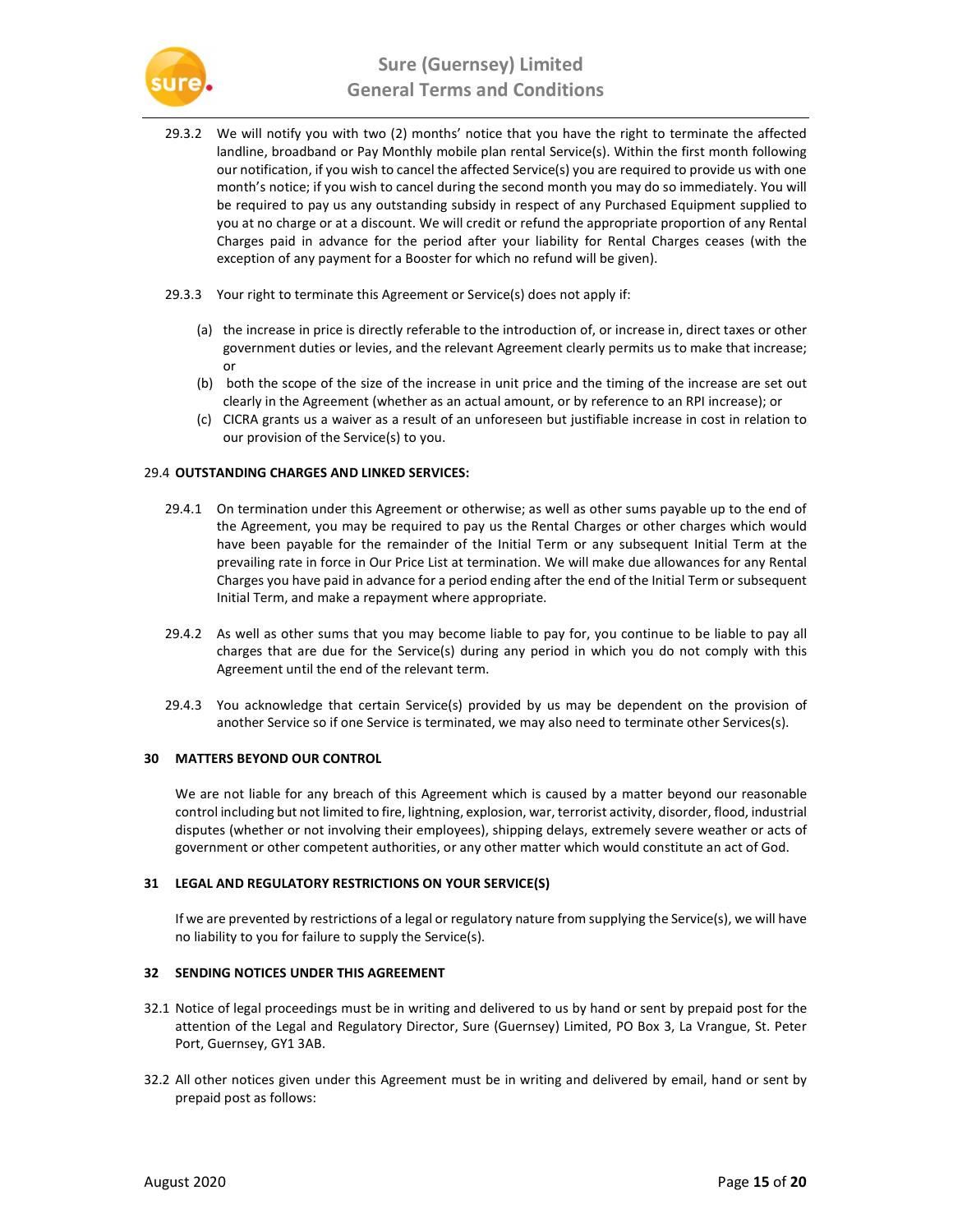

- (a) To us: at Sure (Guernsey) Limited, PO Box 3, La Vrangue, St. Peter Port, Guernsey, GY1 3AB;
- (b) To you: at the address that you ask us to send bills, the address of the Premises, or if you are a limited company to your registered office.

# 33 COMPLAINTS

If you have a complaint, the process you will need to follow is explained on our website or in our Consumer Code of Practice which are available at www.sure.com.

## 34 CHANGES TO THIS AGREEMENT

- 34.1 Subject to our licensing requirements and paragraph 29.3, we may change the terms or conditions of this Agreement at any time and/or, where instructed to by a regulator or competent authority.
- 34.2 Details of any change to this Agreement will be notified by publication at www.sure.com.

## 35 OTHER TERMS

- 35.1 Except for paragraph 26 of these General Terms and Conditions, the order of precedence to resolve any inconsistency between different parts of the Agreement shall be:
	- (i) the Order;
	- (ii) Service Level Agreement;
	- (iii) Service Specific Terms and Conditions;
	- (iv) Acceptable Use Policy and Fair Use Policy; and
	- (v) the General Terms and Conditions.
- 35.2 Headings shall not affect the interpretation of this Agreement.
- 35.3 A reference to a statute or statutory provision is a reference to it as it is in force for the time being, taking account of any amendment, extension, or re-enactment and includes any subordinate legislation for the time being in force made under it.
- 35.4 Where the words 'include(s)', 'including' or 'in particular' are used in this agreement, they are deemed to have the words 'without limitation' following them. Where the context permits, the words other and otherwise are illustrative and shall not limit the sense of the words preceding them.
- 35.5 We shall have the right to assign, subcontract or transfer all or any of our rights and obligations under this Agreement to any person and shall notify you prior to exercising the right to assign, subcontract or transfer such rights or obligations. You shall not have the right to assign, subcontract or transfer all or any of your rights and obligations under this Agreement to any other person, party or entity without our prior written consent.
- 35.6 If any provision of this Agreement is found to be invalid or unenforceable, the validity and enforceability of the remaining provisions shall not be affected by that finding.
- 35.7 This Agreement sets out the entire terms and conditions under which we provide the Service(s) to you.
- 35.8 Any paragraph that is expressly or implicitly intended to survive the termination of this Agreement shall survive termination of this Agreement.
- 35.9 If either Party fails to exercise or enforce any right conferred by this Agreement, it shall not be deemed to be a waiver of those rights nor bar the exercise or enforcement of them on any later occasion. If we waive a particular breach of this Agreement by you, that waiver is limited to the particular breach.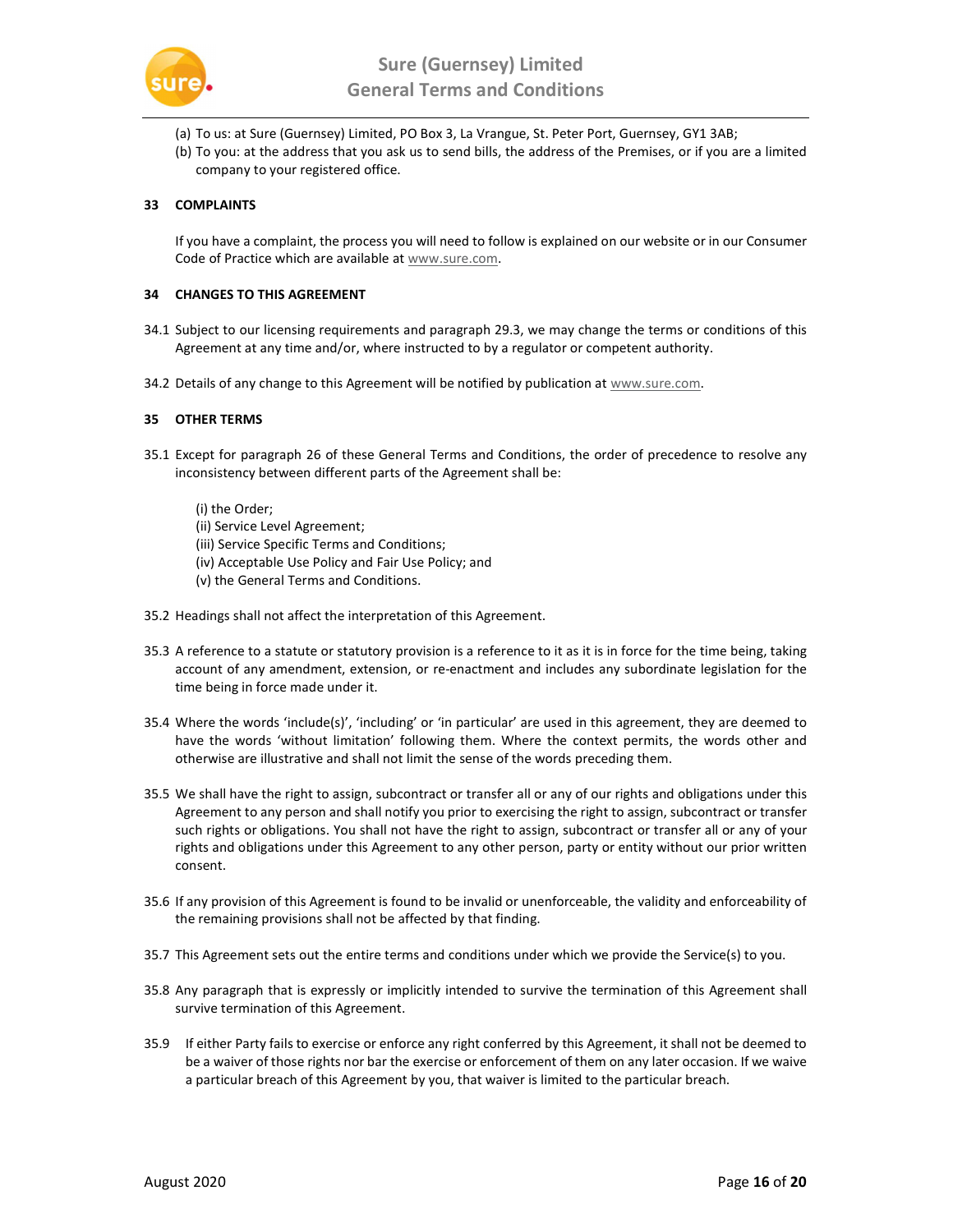

35.10 This Agreement shall be governed by and constructed and interpreted in accordance with the laws of the Island of Guernsey, and each party hereby submits to the exclusive jurisdiction of the Guernsey Courts.

# DEFINITIONS:

"Acceptable Use Policy" means a separate document showing the rules and etiquette governing our customers use of the Services(s) and is available at www.sure.com.

"Agreement" means the contract between us, incorporating: (i) the Order; (ii) Service Level Agreement; (iii) Service Specific Terms and Conditions; (iv) Acceptable Use Policy; (v) the General Terms and Conditions; and where relevant, (vi) the Fair Usage Policy.

"Artificially Inflated Traffic" means a flow or volume of traffic via any Service, which we believe:

- i. is disproportionate to the flow or volume of traffic which we expect from good faith commercial practice and usage of the Service(s);
- ii. is disproportionate to your previous traffic profiles (in any given month) with us;
- iii. uses automated means to make calls (save where this is expressly approved by us in writing); and/or
- iv. may result in you exceeding the credit limit which we place on your account held with us from time to time.

"Bankruptcy/Insolvency Proceedings" shall mean the commencement or instigation of any of the following proceedings, events or actions:

- i. any court makes a declaration of desastre, insolvency or bankruptcy or a receiving order or administration order in respect of you or if some event having equivalent effect occurs;
- ii. a provisional vesting order is made against your real property in any part of the Bailiwick of Guernsey;
- iii. proceedings are commenced, or a resolution is passed for your winding up (otherwise than or the purposes of reconstruction or amalgamation);
- iv. a receiver is appointed by any of your creditors;
- v. you make or purport to make any composition or arrangement with, or conveyance or assignment of the benefit of, your creditors, or do any act which may cause any of the foregoing to occur;
- vi. any application is made by or against you under any relevant insolvency legislation in any jurisdiction; or
- vii. means bankruptcy proceedings, becoming insolvent, making any composition or arrangements with creditors or an assignment for their benefit, any execution, distress, diligence or seizure; or if You are a company, being the subject of proceedings for the appointment of an administrator, going into liquidation whether voluntary or compulsory (except for the purpose of amalgamation or reconstruction) or having receiver or administrative receiver of any assets appointed.

"Booster" means an option to pay a monthly charge in addition to the monthly charge for the mobile Service, which gives you additional inclusive texts, data, call discounts or any other additional feature described by us as a Booster according to the specific Booster you have chosen.

"CICRA" means the regulatory body comprising the Jersey Competition Regulatory Authority (JCRA) and the Guernsey Competition and Regulatory Authority (GCRA).

"Consumable Parts" means items contained within the Customer Premises Equipment which are consumed at regular intervals during the normal use of the Customer Premises Equipment. Consumable Parts include, but are not limited to, batteries, toner cartridges, imaging units, printer ribbons and stationery.

"Consumer Customer" means any of our customers who use or request a Service for purposes which are outside his or her trade, business or profession.

"Consumer Code of Practice" means the regulatory required document contained within our "Here to Help Guide" which is published at www.sure.com.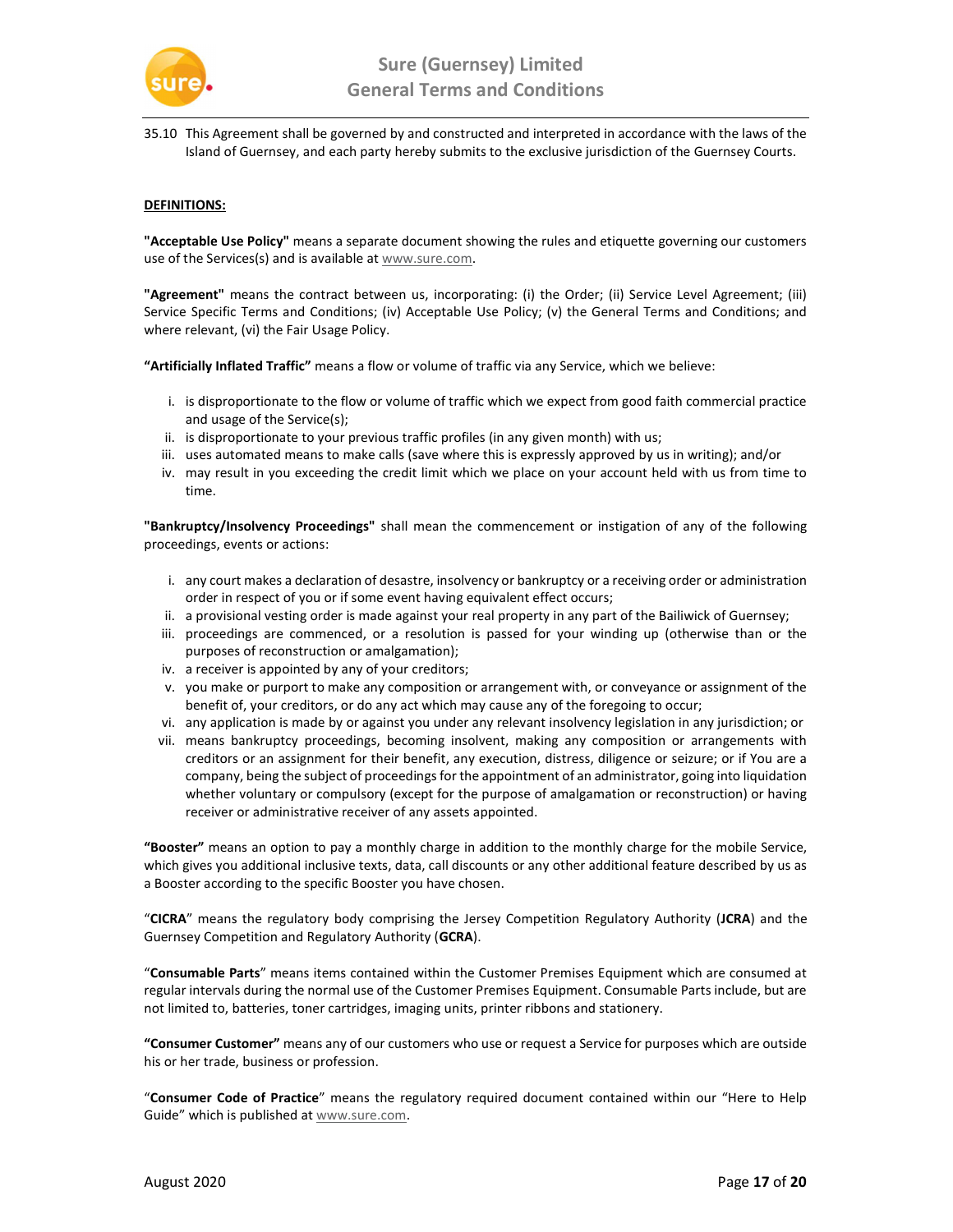

"Contractual Date" means the earliest date on which the customer accepts an Order (which may be before the Service Delivery Date) and/or receives any Purchased Equipment.

"Customer Equipment" means any equipment and software (excluding Sure Equipment), purchased independently and used by you in connection with the Service(s).

"Customer Premises Equipment" means any Customer Equipment and Purchased Equipment used by you in connection with the Service(s).

"Direct Debit" means an instruction from you to your bank or other financial institution authorising us to collect any payment or series of payments by direct debit payment from your bank account.

"Due Date" means the end of the month in which the relevant bill was issued, or such other date as may be specified in your bill.

"Emergency Maintenance" means unforeseen emergency work required to be urgently undertaken by us or our authorised representative(s), acting on our behalf, to prevent a major disruption to the Service(s).

"Fair Usage Policy" means our policy that applies to any of our Services that provide access to the Internet. Our Fair Usage Policy is available at www.sure.com and may change from time to time but any such changes will be made in accordance with paragraph 34 (Changes to this Agreement).

"Fault" means a fault causing continuous total loss of the use of a Service and/or equipment, or a fault which degrades the level of a Service and/or operation of any equipment. A Fault does not include the loss of such ability arising as a result of our suspension of Service under the provision of this Agreement or any Fault arising as a result of matters beyond our control as described in paragraph 30.

"General Terms and Conditions" means these general terms and conditions issued by Sure (Guernsey) Limited.

"Group" means the relevant company, any holding company of that company, and any subsidiary of that company or its holding company.

"Initial Term" means the minimum term which you commit to receive a Service as set out in paragraph 4.3.

"Intellectual Property Rights" means all patents, rights to inventions, utility models, image rights, copyright and related rights, trademarks, service marks, trade, business and domain names, rights in trade dress or get-up, rights in goodwill or to sue for passing off, unfair competition rights, rights in designs, rights in computer software, database right, topography rights, rights in confidential information (including know-how and trade secrets) and any other intellectual property rights, in each case whether registered or unregistered and including all applications for and renewals or extensions of such rights, and all similar or equivalent rights or forms of protection in any part of the world.

"Interconnection" means the physical and logical linking of Telecommunication Networks used by the same or a different organisation in order to allow the users of one organisation to communicate with the users of the same or another organisation or to access services provided by another organisation; and services may be provided by the parties involved or other parties who have access to the network.

"Joint Customer" means having more than one customer named on an account as described in paragraph 3.7.

"Mobile Phone Equipment" means a mobile capable device, a SIM Card and any other associated equipment.

"Network" means the telecommunications system we use to provide the Service(s).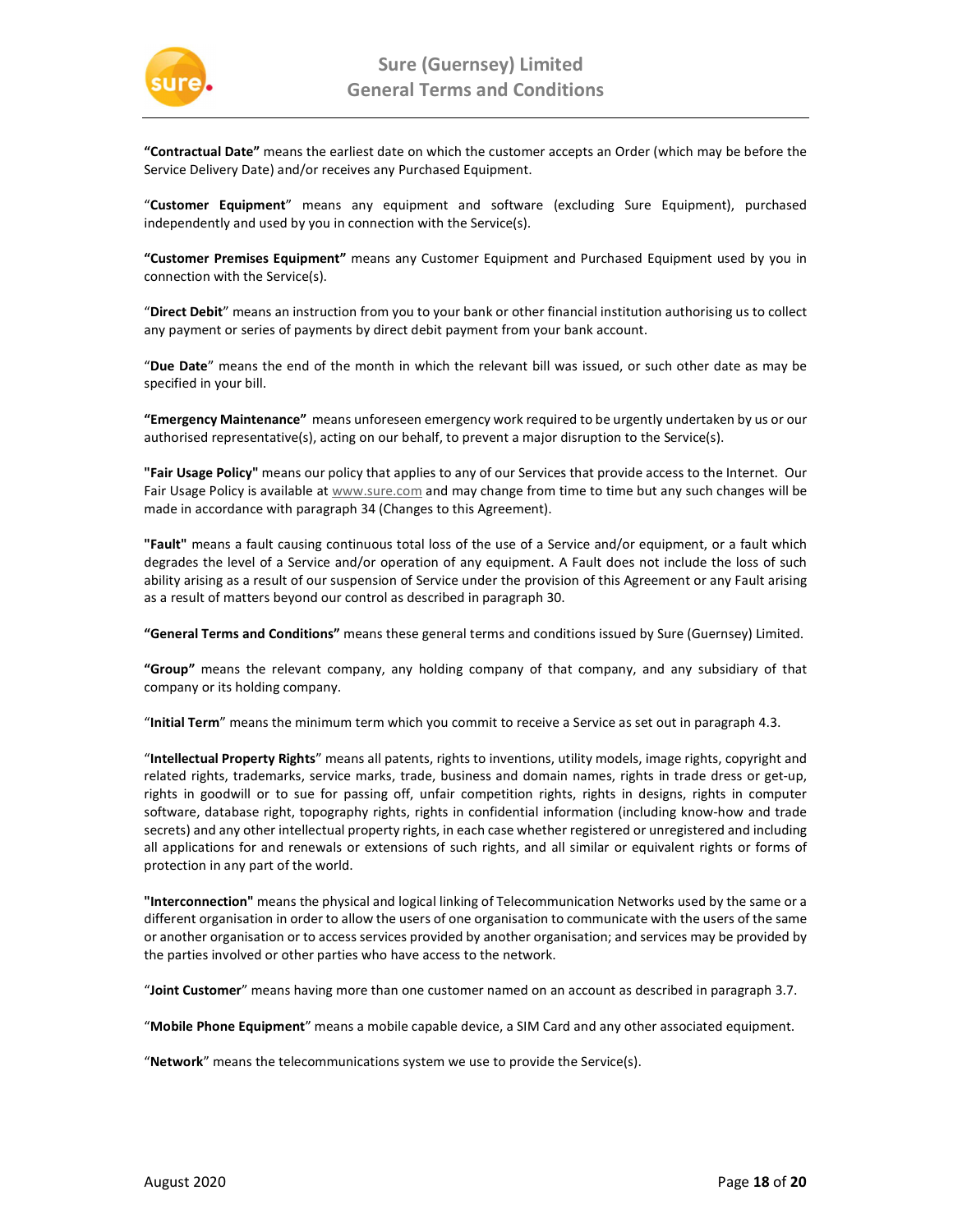

"Network Terminating Point" means any physical point of connection forming part of a telecommunications network at which another telecommunications network or where relevant, Sure Equipment and/or Customer Premises Equipment may be connected.

"Normal Working Hours" means work carried out between 08-00 to 17-00 hours, Monday to Friday (but excluding Public/Bank Holidays in the Bailiwick of Guernsey).

"Order" means our order form or any Sure contract, physically signed by you or agreed by you within Sure's online ordering process, detailing the Service(s) and other relevant information, including where relevant the Quotation, forming part of this Agreement.

"Other Licensed Operators" means an entity other than us to whom an individual licence has been granted or who is authorised by a class licence to establish, operate or maintain a Telecommunications Network of a class or description specified in the licence, or to provide a telecommunications service of such a class or description, or both in accordance with the Telecommunications (Bailiwick of Guernsey) Law, 2001 or law in any other jurisdiction under which a telecommunications licence has been granted.

"PIN" means personal identification number.

"Planned Maintenance" means work required to be undertaken by us or our authorised representative(s) with prior notice, acting on our behalf, to maintain Service integrity.

"Premises" means the physical customer premises where connectivity to the Service(s) is required.

"Price List" means our published list of prices, rates, charges and fees for all Services as shown at www.sure.com.

"Purchased Equipment" means any equipment, including any software that we sell, or licence to you.

"Quotation" means any quotation which we provide to you relating to the provision of the Service(s).

"Rental" means rental of a Service by you.

"Rental Charges" means the monthly recurring non-usage part of the charges for a Service as specified in the Order and/or the Price List.

"Service" or "Service(s)" means a telecommunications service or any other facilities we provide to you in connection with the Service(s), as specified in the Order and the Service Level Agreement that forms part of this Agreement.

"Service Delivery Date" means the date on which we make the Service(s) ready for use.

"Service Level Agreement" means any service level agreement that may form part of any applicable Service Specific Terms and Conditions, and as such forms part of this Agreement.

"Service Number" has the same meaning as "numbers" in section 31 of the Telecommunications (Bailiwick of Guernsey) Law, 2001 which means the formats of codes and subscriber numbers for routing telecommunications services to a network termination point, user, telecommunications equipment or Customer Premises Equipment in the Bailiwick of Guernsey, which formats are allocated by the Director General (or by the Director General of Telecommunications appointed under the Telecommunications (Bailiwick of Guernsey) Law, 2001.

"Service Specific Terms and Conditions" means any additional Sure terms and conditions belonging to a specific service which sets out service specific information such as specifications and technical information.

"SIM Card" means the subscriber identity module containing data (including your identity), which we have supplied to you.